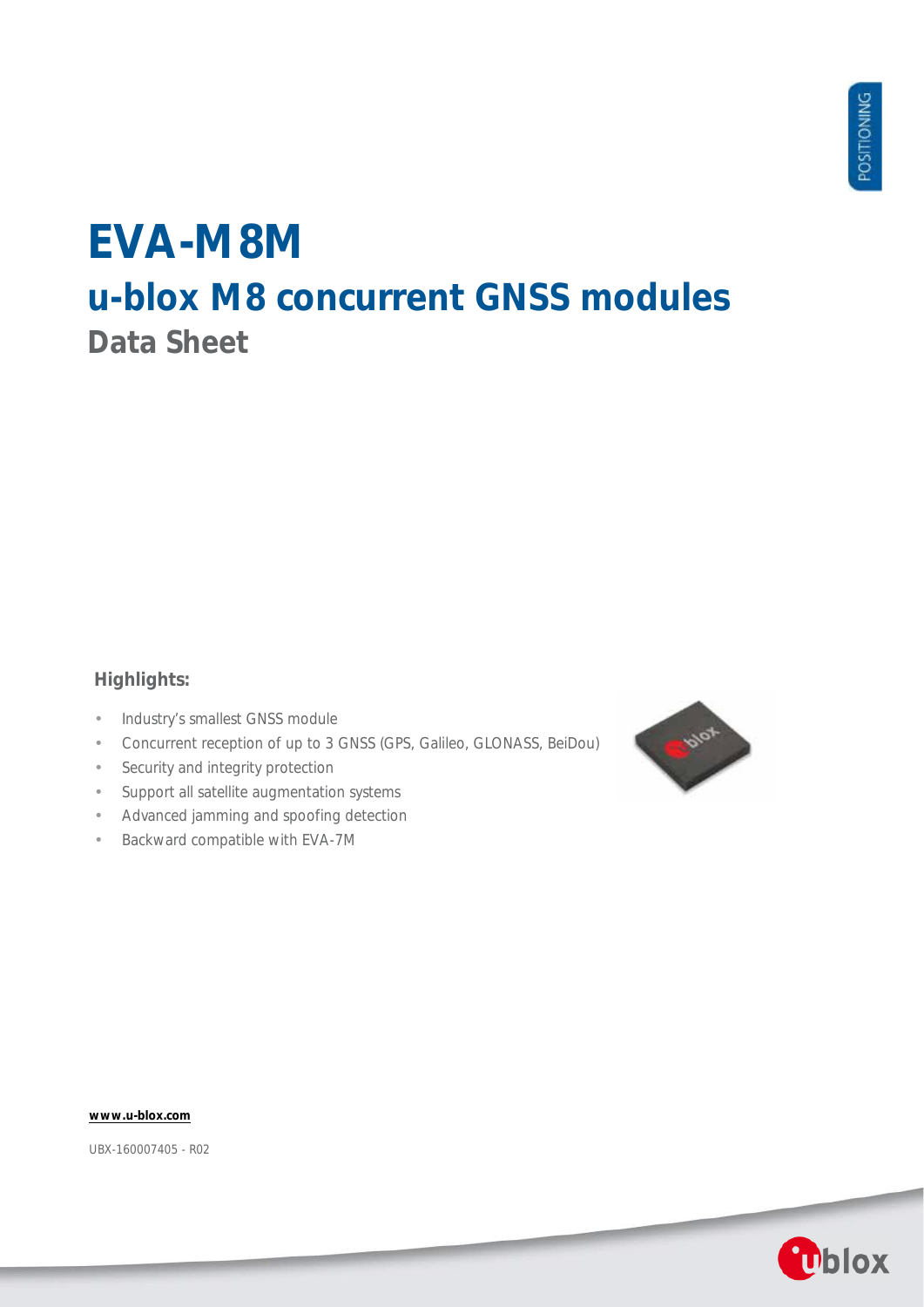

| Document Information     |                                   |             |  |  |  |
|--------------------------|-----------------------------------|-------------|--|--|--|
| <b>Title</b>             | EVA-M8M                           |             |  |  |  |
| Subtitle                 | u-blox M8 concurrent GNSS modules |             |  |  |  |
| Document type            | Data Sheet                        |             |  |  |  |
| Document number          | UBX-160007405                     |             |  |  |  |
| <b>Revision and date</b> | R <sub>02</sub>                   | 21-Jul-2016 |  |  |  |
| Document status          | Production Information            |             |  |  |  |

| Document status explanation  |                                                                                                          |  |  |  |  |
|------------------------------|----------------------------------------------------------------------------------------------------------|--|--|--|--|
| Objective Specification      | Document contains target values. Revised and supplementary data will be published later.                 |  |  |  |  |
| Advance Information          | Document contains data based on early testing. Revised and supplementary data will be published later.   |  |  |  |  |
| Early Production Information | Document contains data from product verification. Revised and supplementary data may be published later. |  |  |  |  |
| Production Information       | Document contains the final product specification.                                                       |  |  |  |  |

#### **This document applies to the following products:**

| <b>Product name</b> | Type number  | <b>ROM/FLASH version</b>         | <b>PCN</b> reference |
|---------------------|--------------|----------------------------------|----------------------|
| FVA-M8M             | FVA-M8M-0-10 | ROM SPG 3.01 / Flash FW SPG 3.01 | UBX-16012546         |
| FVA-M8M             | FVA-M8M-1-10 | ROM SPG 3.01 / Flash FW SPG 3.01 | UBX-16012546         |

u-blox reserves all rights to this document and the information contained herein. Products, names, logos and designs described herein may in whole or in part be subject to intellectual property rights. Reproduction, use, modification or disclosure to third parties of this document or any part thereof without the express permission of u-blox is strictly prohibited.

The information contained herein is provided "as is" and u-blox assumes no liability for the use of the information. No warranty, either express or implied, is given, including but not limited, with respect to the accuracy, correctness, reliability and fitness for a particular purpose of the information. This document may be revised by u-blox at any time. For most recent documents, visit www.u-blox.com. Copyright © 2016, u-blox AG.

u-blox® is a registered trademark of u-blox Holding AG in the EU and other countries. ARM® is the registered trademark of ARM Limited in the EU and other countries.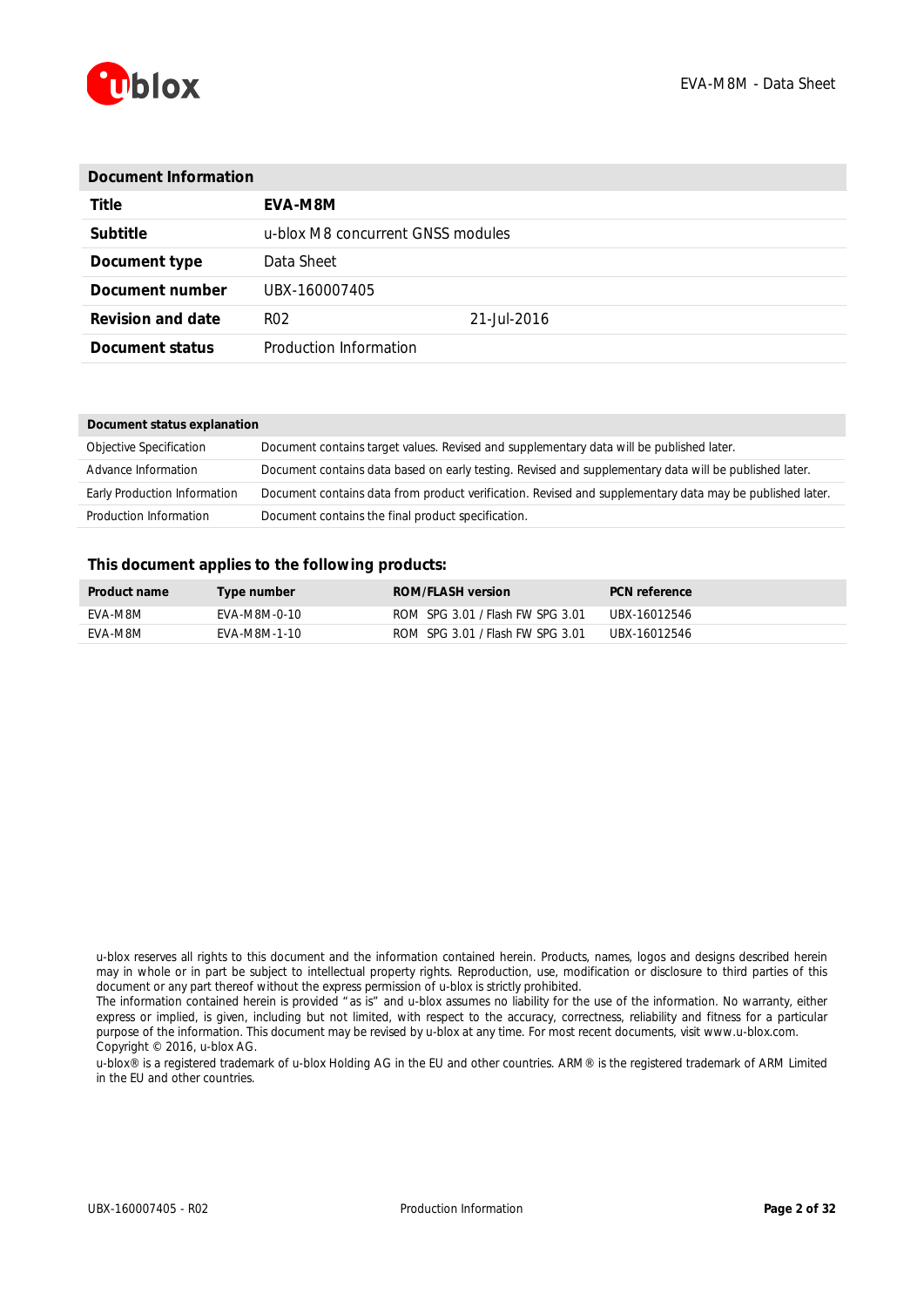

# <span id="page-2-0"></span>**Contents**

| 1     |        |  |
|-------|--------|--|
| 1.1   |        |  |
| 1.2   |        |  |
| 1.3   |        |  |
| 1.4   |        |  |
| 1.5   |        |  |
| 1.5.1 |        |  |
| 1.5.2 |        |  |
| 1.5.3 |        |  |
| 1.5.4 |        |  |
| 1.6   |        |  |
| 1.6.1 |        |  |
| 1.6.2 |        |  |
| 1.6.3 |        |  |
| 1.7   |        |  |
| 1.7.1 |        |  |
| 1.7.2 |        |  |
| 1.7.3 |        |  |
| 1.7.4 |        |  |
| 1.8   |        |  |
| 1.9   |        |  |
| 1.10  |        |  |
| 1.11  |        |  |
| 1.12  |        |  |
| 1.13  |        |  |
| 1.14  |        |  |
|       | 1.14.1 |  |
|       | 1.14.2 |  |
| 1.15  |        |  |
| 1.16  |        |  |
| 1.17  |        |  |
|       | 1.17.1 |  |
|       | 1.17.2 |  |
|       | 1.17.3 |  |
|       | 1.17.4 |  |
|       | 1.17.5 |  |
|       | 1.17.6 |  |
| 1.18  |        |  |
| 1.19  |        |  |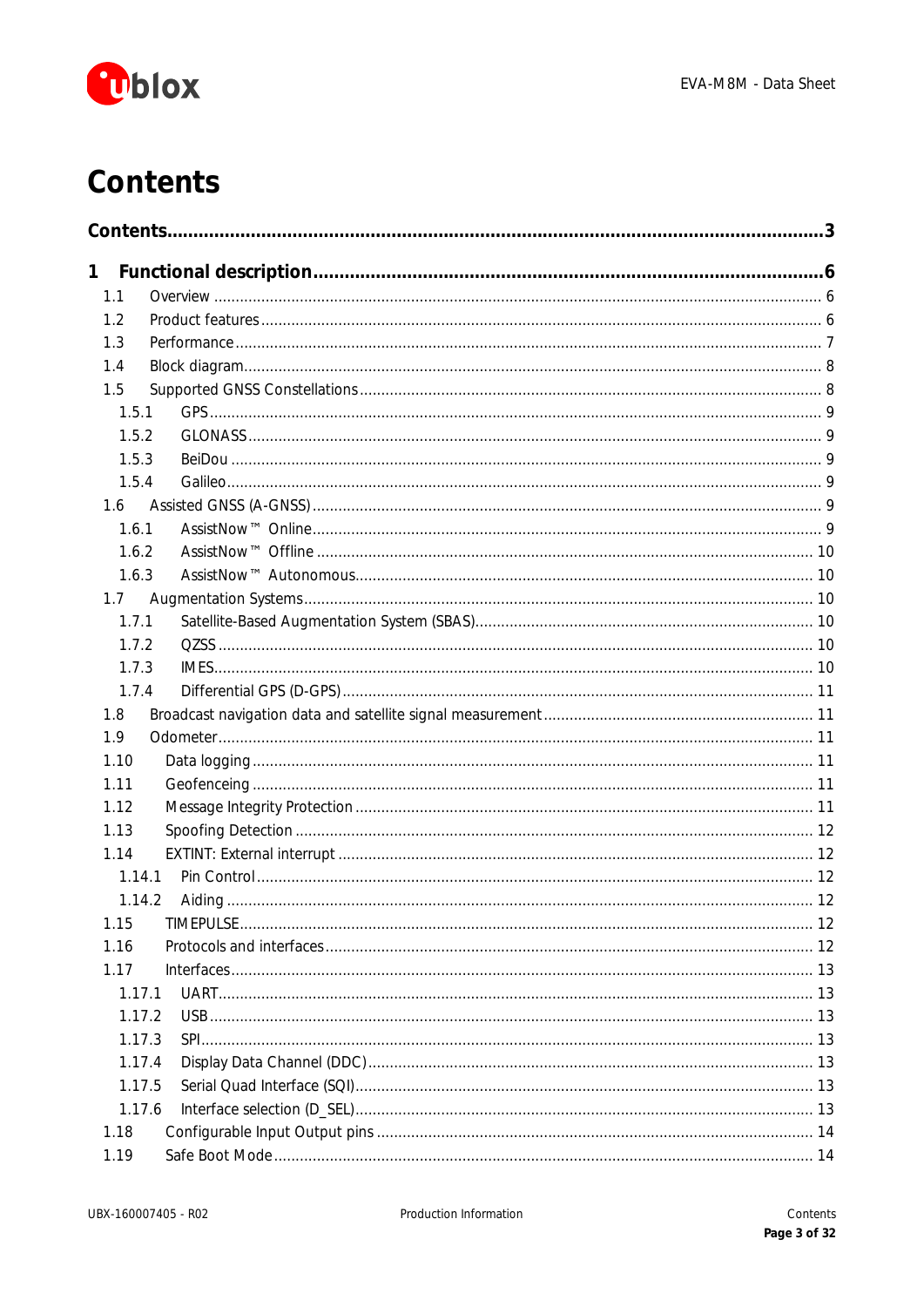

|                | 1.20       |  |
|----------------|------------|--|
|                | 1.21       |  |
|                | 1.21.1     |  |
|                | 1.21.2     |  |
|                | 1.22       |  |
|                | 1.22.1     |  |
|                | 1.22.2     |  |
|                | 1.22.3     |  |
|                | 1.22.4     |  |
|                | 1.23       |  |
|                | 1.23.1     |  |
|                | 1.23.2     |  |
| $\overline{2}$ |            |  |
|                | 2.1        |  |
|                | 2.2        |  |
|                |            |  |
| 3 <sup>7</sup> |            |  |
|                | 3.1        |  |
|                | 3.2        |  |
|                | 3.2.1      |  |
|                | 3.2.2      |  |
|                | 3.3        |  |
|                | 3.4        |  |
|                | 3.4.1      |  |
|                | 3.5        |  |
| 4              |            |  |
|                |            |  |
| 5              |            |  |
|                | 5.1        |  |
|                | 5.2        |  |
| 6              |            |  |
|                | 6.1        |  |
|                | 6.1.1      |  |
|                | 6.1.2      |  |
|                | 6.2        |  |
|                | 6.3        |  |
|                |            |  |
| 7              |            |  |
|                |            |  |
| 8              |            |  |
|                | 8.1        |  |
|                | 8.2<br>8.3 |  |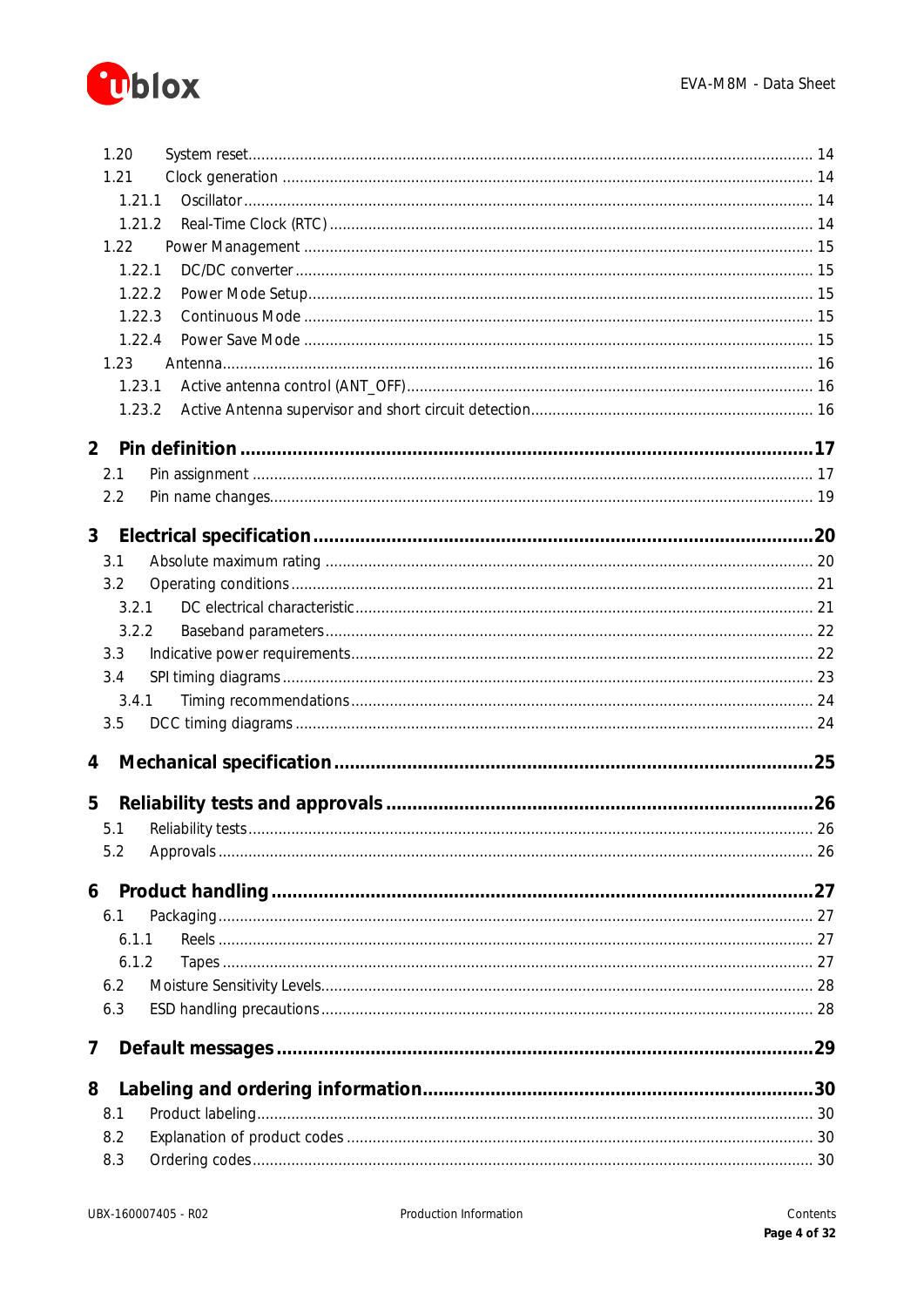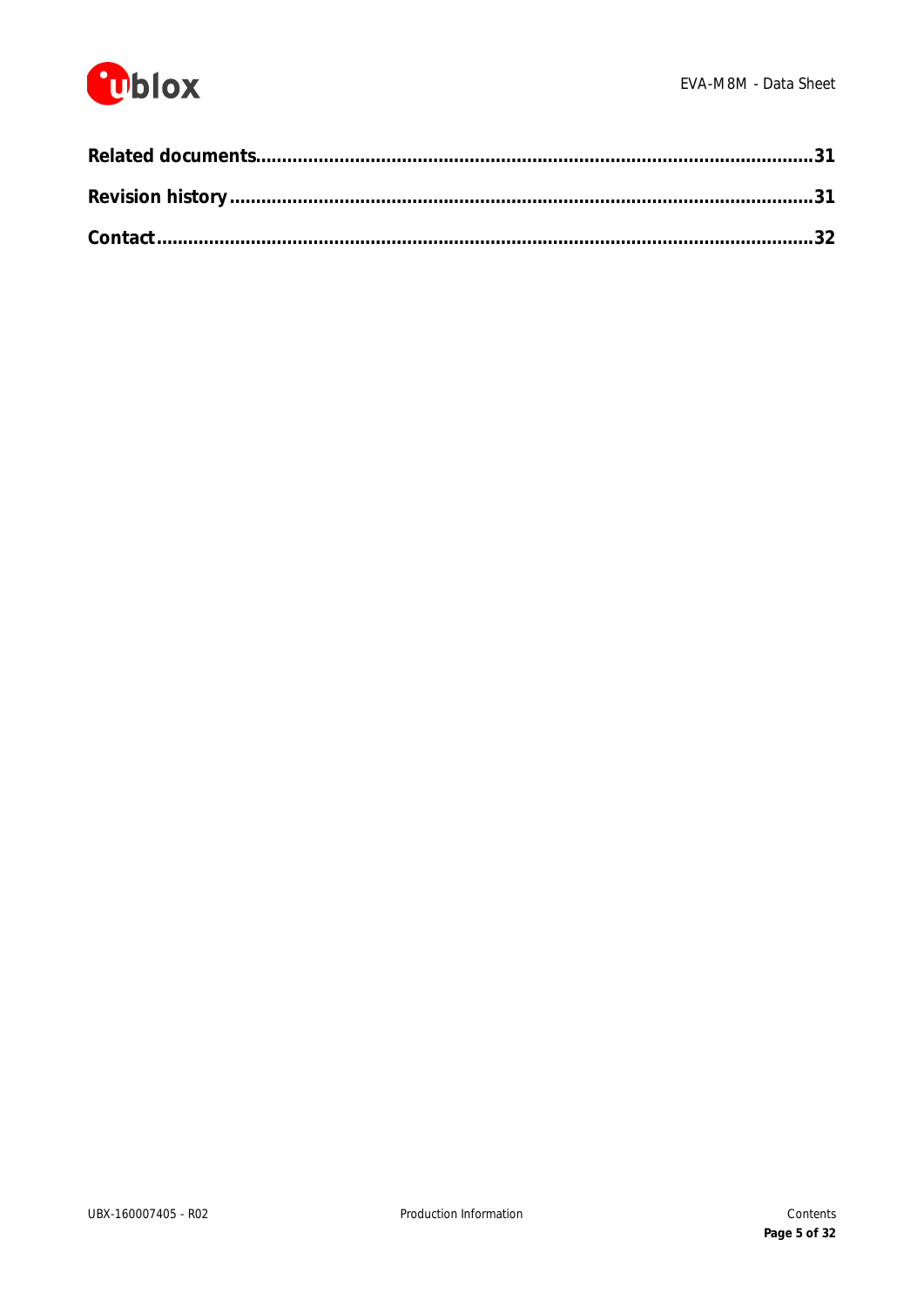

# <span id="page-5-0"></span>**1 Functional description**

## <span id="page-5-1"></span>**1.1 Overview**

The EVA-M8M GNSS modules feature the exceptional performance of the u-blox M8 concurrent positioning engine (receiving GPS, GLONASS, Galileo, BeiDou, QZSS and SBAS signals). The EVA-M8M series modules deliver high sensitivity and minimal acquisition times in the ultra compact EVA form factor. The EVA-M8M series modules comes in two variants: EVA-M8M-0 defaults to GPS/QZSS/GLONASS whereas EVA-M8M-1 defaults to GPS/QZSS/BeiDou.

The EVA-M8M series is an ideal solution for cost and space-sensitive applications. It is easy to design in, only requiring an external GNSS antenna in most applications. The layout of the EVA-M8M series is especially designed to ease the customer's design and limit near-field interferences, since RF and digital domains are kept separate.

The EVA-M8M series uses a crystal oscillator for lower system costs. Like other u-blox GNSS modules, the EVA-M8M modules use components selected for functioning reliably in the field over the full operating temperature range. In addition, EVA-M8M provides an SQI interface for optional external FLASH, for future firmware upgrades and improved A-GNSS performance. EVA-M8M supports message integrity protection, geofencing, and spoofing detection.

With a dual-frequency RF front-end, the u-blox M8 concurrent GNSS engine is able to intelligently use the highest number of visible satellites from three GNSS (GPS and Galileo, together with GLONASS or BeiDou) systems for reliable positioning.

The EVA-M8M can be easily integrated in manufacturing, thanks to the QFN-like package. The modules are available in 500 pieces/reel, ideal for small production batches. The modules combine a high level of integration capability with flexible connectivity options in a miniature package. This makes the EVA-M8M modules perfectly suited for small size and cost-sensitive industrial and wearable devices. The DDC (I2C compliant) interface provides connectivity and enables synergies with u-blox cellular modules.

The EVA-M8M modules are manufactured in ISO/TS 16949 certified sites and qualified as stipulated in the JESD47 standard.

| <b>Model</b> |                               |                     | Category                 |        |              |         | <b>GNSS</b> |           |                                                            | <b>Supply</b>                     |             | Interfaces |   |                          |                      |              |                |                | <b>Features</b> |            |                     |                                                          |           |          | Grade        |            |
|--------------|-------------------------------|---------------------|--------------------------|--------|--------------|---------|-------------|-----------|------------------------------------------------------------|-----------------------------------|-------------|------------|---|--------------------------|----------------------|--------------|----------------|----------------|-----------------|------------|---------------------|----------------------------------------------------------|-----------|----------|--------------|------------|
|              | GNSS<br>Precision<br>Standard | High Precision GNSS | Reckoning<br><b>Dead</b> | Timing | QZSS<br>GPS. | GLONASS | Galileo     | BeiDou    | <b>GNSS</b><br>oncurrent<br>$\rm ^{+}$<br>Number<br>$\cup$ | $\geq$<br>3.6<br>$\sqrt{65}$<br>- | <b>UART</b> | USB        | 허 | compliant)<br>(PC<br>pcc | Programmable (Flash) | Data logging | Additional SAW | Additional LNA | RTC crystal     | Oscillator | antenna<br>Built-in | <b>Addns</b><br>antenna<br>supervisor<br>Built-in<br>and | Timepulse | Standard | Professional | Automotive |
| EVA-M8M      | $\bullet$                     |                     |                          |        | ٠            |         |             | $\bullet$ | 3                                                          | ٠                                 |             |            |   |                          | E                    | E            |                |                | $\circ$         | C          |                     |                                                          |           |          |              |            |

## <span id="page-5-2"></span>**1.2 Product features**

 $E =$  External Flash required

 $O =$  Optional, or requires external components

 $C =$  Crystal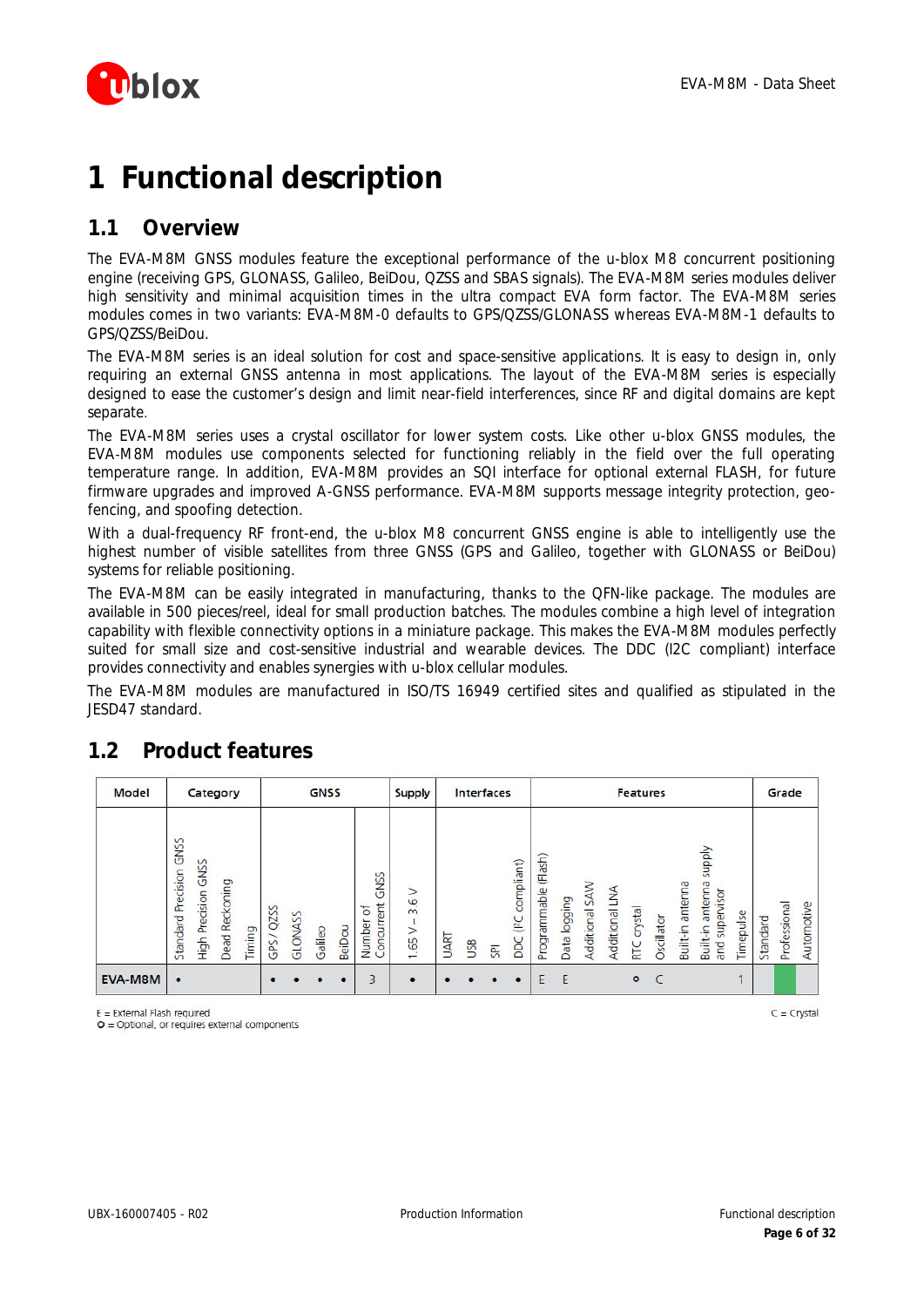

## <span id="page-6-0"></span>**1.3 Performance**

| Parameter                                    | Specification               |                                                                                               |                  |                 |                  |                 |
|----------------------------------------------|-----------------------------|-----------------------------------------------------------------------------------------------|------------------|-----------------|------------------|-----------------|
| Receiver type                                | 72-channel u-blox M8 engine | GPS/QZSS L1C/A, GLONASS L1OF, BeiDou B1I, Galileo E1B/C, SBAS L1C/A: WAAS, EGNOS, MSAS, GAGAN |                  |                 |                  |                 |
| Accuracy of time<br>pulse signal             | <b>RMS</b><br>99%           | $30$ ns<br>60 ns                                                                              |                  |                 |                  |                 |
| Frequency of time<br>pulse signal            |                             | 0.25 Hz10 MHz<br>(configurable)                                                               |                  |                 |                  |                 |
| Operational limits <sup>1</sup>              | Dynamics                    | £4q                                                                                           |                  |                 |                  |                 |
|                                              | Altitude                    | 50,000 m                                                                                      |                  |                 |                  |                 |
|                                              | Velocity                    | 500 m/s                                                                                       |                  |                 |                  |                 |
| Velocity accuracy <sup>2</sup>               |                             | 0.05m/s                                                                                       |                  |                 |                  |                 |
| Heading accuracy <sup>2</sup>                |                             | 0.3 degrees                                                                                   |                  |                 |                  |                 |
| <b>GNSS</b>                                  |                             | <b>GPS &amp; GLONASS</b>                                                                      | <b>GPS</b>       | <b>GLONASS</b>  | <b>BeiDou</b>    | Galileo         |
| Horizontal position<br>accuracy <sup>3</sup> |                             | 2.5 <sub>m</sub>                                                                              | 2.5 <sub>m</sub> | 4.0 m           | 3.0 <sub>m</sub> | TBD             |
| Max navigation                               | <b>ROM</b>                  | 10Hz                                                                                          | 18 Hz            | 18 Hz           | 18 Hz            | 18 Hz           |
| update rate                                  | <b>FLASH</b>                | 5 Hz                                                                                          | 10 Hz            | 10 Hz           | 10 Hz            | 10 Hz           |
| Time-To-First-Fix <sup>4</sup>               | Cold start                  | 26 <sub>s</sub>                                                                               | 30 <sub>s</sub>  | 31 <sub>s</sub> | 39 <sub>s</sub>  | 57 <sub>s</sub> |
|                                              | Hot start                   | 1 <sup>s</sup>                                                                                | 1 <sub>s</sub>   | 1 <sub>s</sub>  | 1 <sup>s</sup>   | 1 <sub>s</sub>  |
|                                              | Aided starts <sup>5</sup>   | 3 <sub>s</sub>                                                                                | 3 <sub>s</sub>   | 3 <sub>s</sub>  | 7 <sub>s</sub>   | 7 <sub>s</sub>  |
| Sensitivity®                                 | Tracking &<br>Navigation    | $-164$ dBm                                                                                    | $-164$ dBm       | $-163$ dBm      | $-160$ dBm       | $-154$ dBm      |
|                                              | Reacquisition               | $-160$ dBm                                                                                    | $-159$ dBm       | $-156$ dBm      | $-155$ dBm       | $-152$ dBM      |
|                                              | Cold start                  | $-148$ dBm                                                                                    | $-147$ dBm       | $-145$ dBm      | $-143$ dBm       | $-133$ dBm      |
|                                              | Hot start                   | $-157$ dBm                                                                                    | $-156$ dBm       | $-155$ dBm      | $-155$ dBm       | $-151$ dBm      |

**Table 1: EVA-M8M performance in different GNSS modes** 

 $\overline{a}$ 

3 CEP, 50%, 24 hours static, -130 dBm, > 6 SVs

<sup>1</sup> Assuming Airborne < 4 g platform

<sup>2</sup> 50% @ 30m/s

<sup>&</sup>lt;sup>4</sup> All satellites at -130 dBm, except Galileo at -127 dBm<br><sup>5</sup> Dependent on aiding data connection speed and latency

<sup>6</sup> Demonstrated with a good external LNA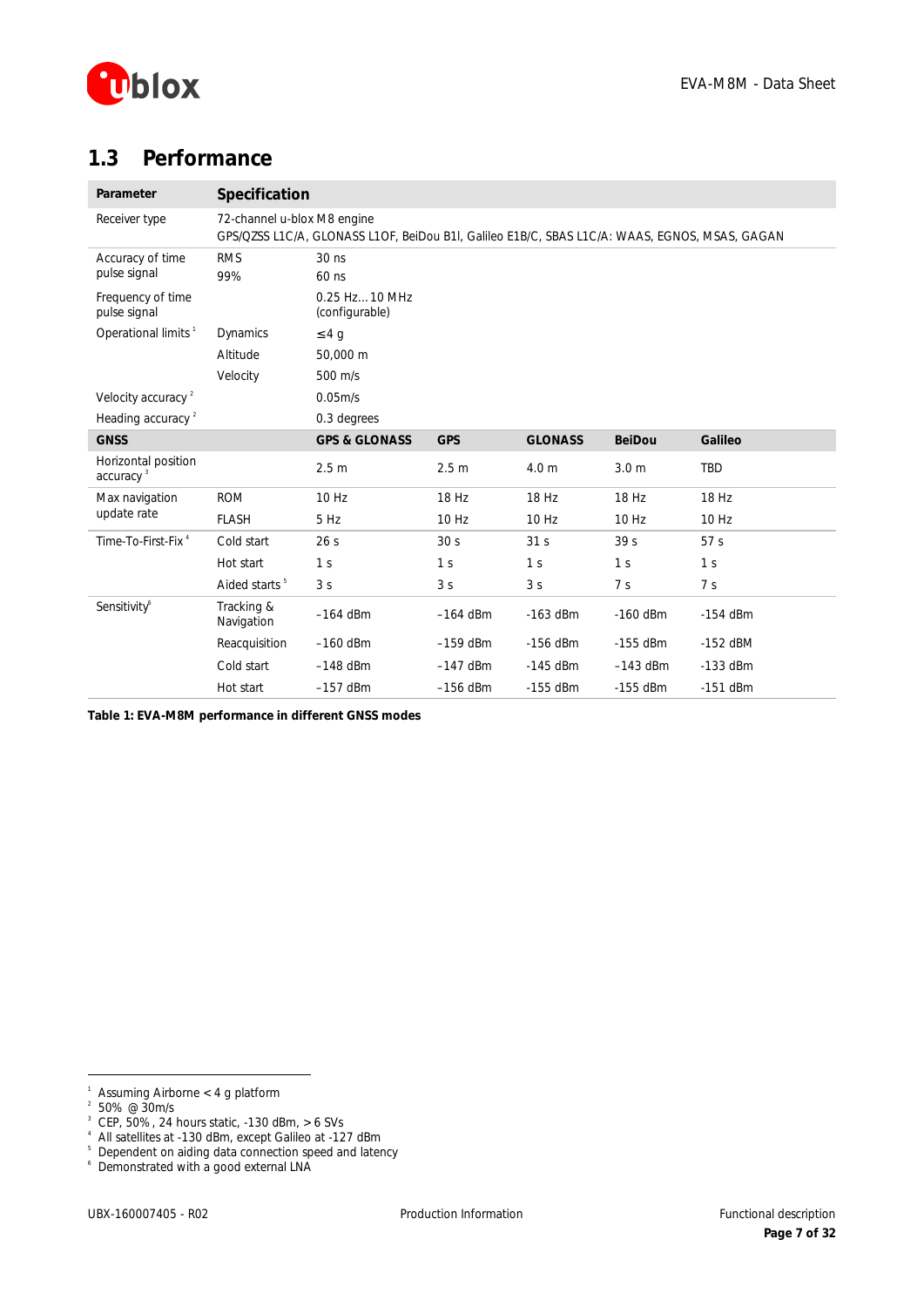

## <span id="page-7-0"></span>**1.4 Block diagram**



**Figure 1: EVA-M8M block diagram**

## <span id="page-7-1"></span>**1.5 Supported GNSS Constellations**

The EVA-M8M modules are concurrent GNSS receivers and can receive and track multiple GNSS systems (GPS, GLONASS, Galileo, BeiDou and QZSS signals). Owing to the dual-frequency RF front-end architecture, either GLONASS or BeiDou can be processed concurrently with GPS and Galileo signals, providing reception of three GNSS systems. The EVA-M8M series has two variants: EVA-M8M-0 (default: concurrent GPS/QZSS/SBAS and GLONASS) and EVA-M8M-1 (default: concurrent GPS/QZSS/SBAS and BeiDou). If power consumption is a key factor, then the EVA-M8M should be configured for single GNSS operation using GPS or GLONASS or BeiDou and disabling QZSS and SBAS. The module can be configured to receive any single GNSS constellation or any of the set of permissible combinations shown below.

| <b>GPS</b> | Galileo                  | <b>GLONASS</b> | BeiDou |                   |
|------------|--------------------------|----------------|--------|-------------------|
|            |                          | -              |        |                   |
|            |                          |                |        |                   |
|            |                          |                |        |                   |
|            | $\overline{\phantom{0}}$ |                |        | EVA-M8M-0 default |
|            | $\overline{\phantom{0}}$ |                |        | EVA-M8M-1 default |
|            |                          |                |        |                   |
|            |                          |                |        |                   |
|            |                          |                |        |                   |

#### **Table 2: Permissible GNSS combinations (• = enabled)**

The augmentation systems: SBAS and QZSS can be enabled only if GPS operation is configured.

Galileo is not enabled as the default configuration.

☞ Œ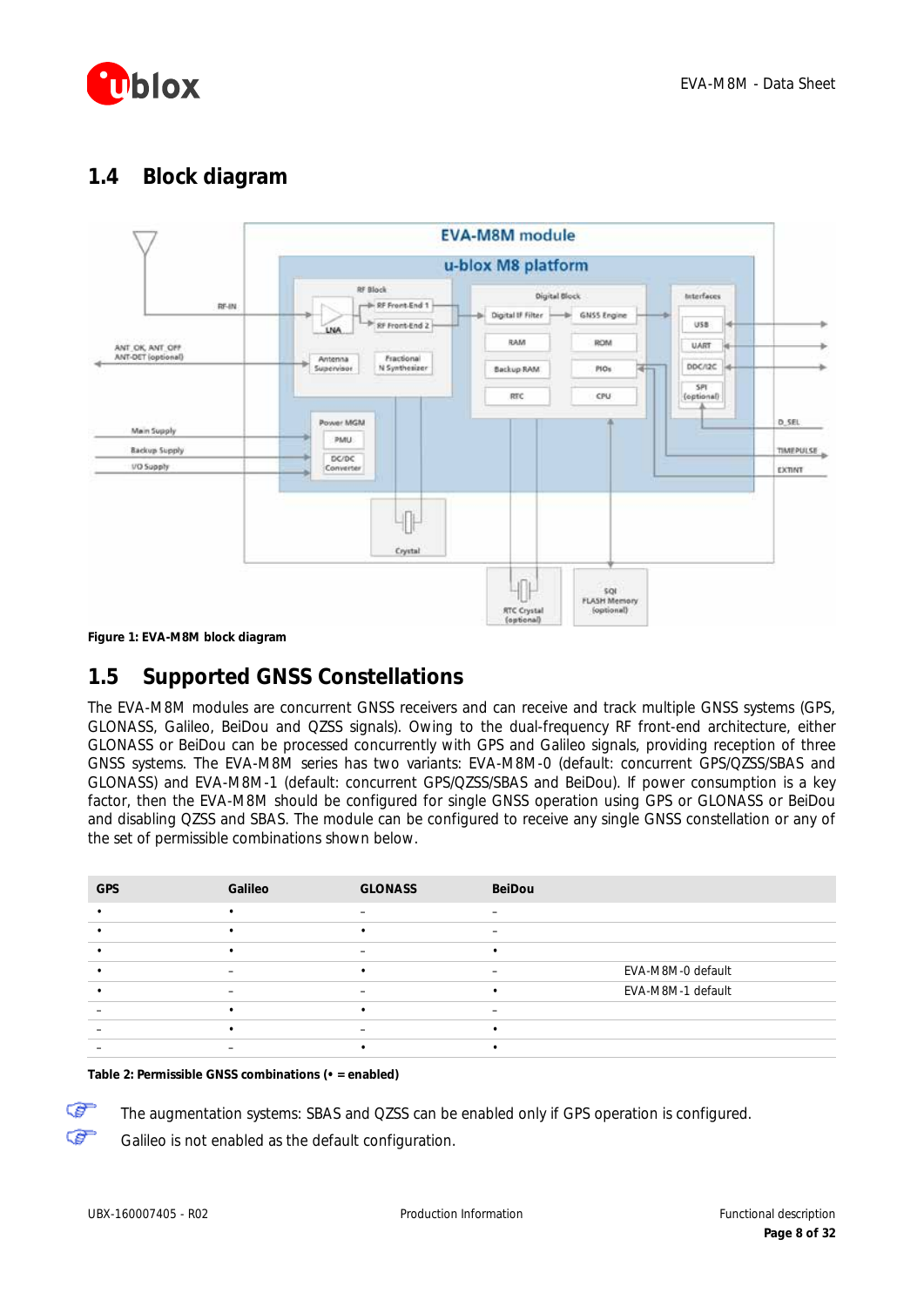

ক্তে When the EVA-M8M-1 variant is attached with an external SQI flash without running flash firmware, the default concurrent reception of GPS/QZSS/SBAS and BeiDou remains unchanged. If the flash is also used for execution of firmware update, the default reception will be reset to GPS/QZSS/SBAS and GLONASS. See the *EVA-8M / EVA-M8 Hardware Integration Manual* [\[1\]](#page-30-2) for more information on how to preset default concurrent reception of GPS/QZSS/SBAS and BeiDou.

### <span id="page-8-0"></span>**1.5.1 GPS**

The EVA-M8M positioning modules are designed to receive and track the L1C/A signals provided at 1575.42 MHz by the Global Positioning System (GPS).

#### <span id="page-8-1"></span>**1.5.2 GLONASS**

The EVA-M8M modules can receive and process the GLONASS satellite system as an alternative to the US-based Global Positioning System (GPS). The u-blox EVA-M8M series is designed to receive and track the L1OF signals GLONASS provided at 1602 MHz + k\*562.5 kHz, where k is the satellite's frequency channel number ( $k = -7$ ,..., 5, 6). The ability to receive and track GLONASS L1OF satellite signals allows design of GLONASS receivers where required by regulations.

To take advantage of GPS and GLONASS, dedicated hardware preparation must be made during the design-in phase. See the *EVA-8M / EVA-M8 Hardware Integration Manual* [\[1\]](#page-30-2) for u-blox design recommendations.

#### <span id="page-8-2"></span>**1.5.3 BeiDou**

The EVA-M8M modules can receive and process the B1I signals broadcast at 1561.098 MHz from the BeiDou Navigation Satellite System. The ability to receive and track BeiDou B1 satellite signals in conjunction with another constellation results in higher coverage, improved reliability and better accuracy. Currently, BeiDou is not fully operational globally and provides Chinese regional coverage only. Global coverage is scheduled for 2020.

#### <span id="page-8-3"></span>**1.5.4 Galileo**

Œ

The EVA-M8M positioning modules can receive and track the E1-B/C signals centered on the GPS L1 frequency band. GPS and Galileo signals can be processed concurrently together with BeiDou or GLONASS signals, enhancing coverage, reliability and accuracy. The SAR return link message (RLM) parameters for both short and long versions are decoded by the receiver and made available to users via UBX proprietary messages.

Œ Galileo has been implemented according to ICD release 1.2 (November 2015) and verified with live signals from the Galileo in-orbit validation campaign. Since the Galileo satellite system has not yet reached Initial (IOC) nor Full Operational Capability (FOC), changes to the Galileo signal specification (OS SIS ICD) remain theoretically possible. u-blox therefore recommends to use Flash memory in designs utilizing Galileo signals in order to allow for a FW update in the unlikely event of a change to the Galileo signal specification (OS SIS ICD).

Galileo reception is by default disabled, but can be enabled by sending a configuration message (UBX-CFG-GNSS) to the receiver. See the *u-blox 8 / u-blox M8 Receiver Description Including Protocol Specification* [2] for more information.

## <span id="page-8-4"></span>**1.6 Assisted GNSS (A-GNSS)**

Supply of GNSS receiver assistance information, such as ephemeris, almanac, rough user position and time, will reduce the time to first fix significantly and improve acquisition sensitivity. All u-blox M8030 based products support the u-blox AssistNow Online and AssistNow Offline A-GNSS services, support AssistNow Autonomous, and are OMA SUPL compliant.

### <span id="page-8-5"></span>**1.6.1 AssistNow™ Online**

With AssistNow Online, an Internet connected host downloads assistance data from the u-blox AssistNow Online service to the receiver at system start-up. The Multi-GNSS Assistance (MGA) service is an HTTP protocol based network operator independent service.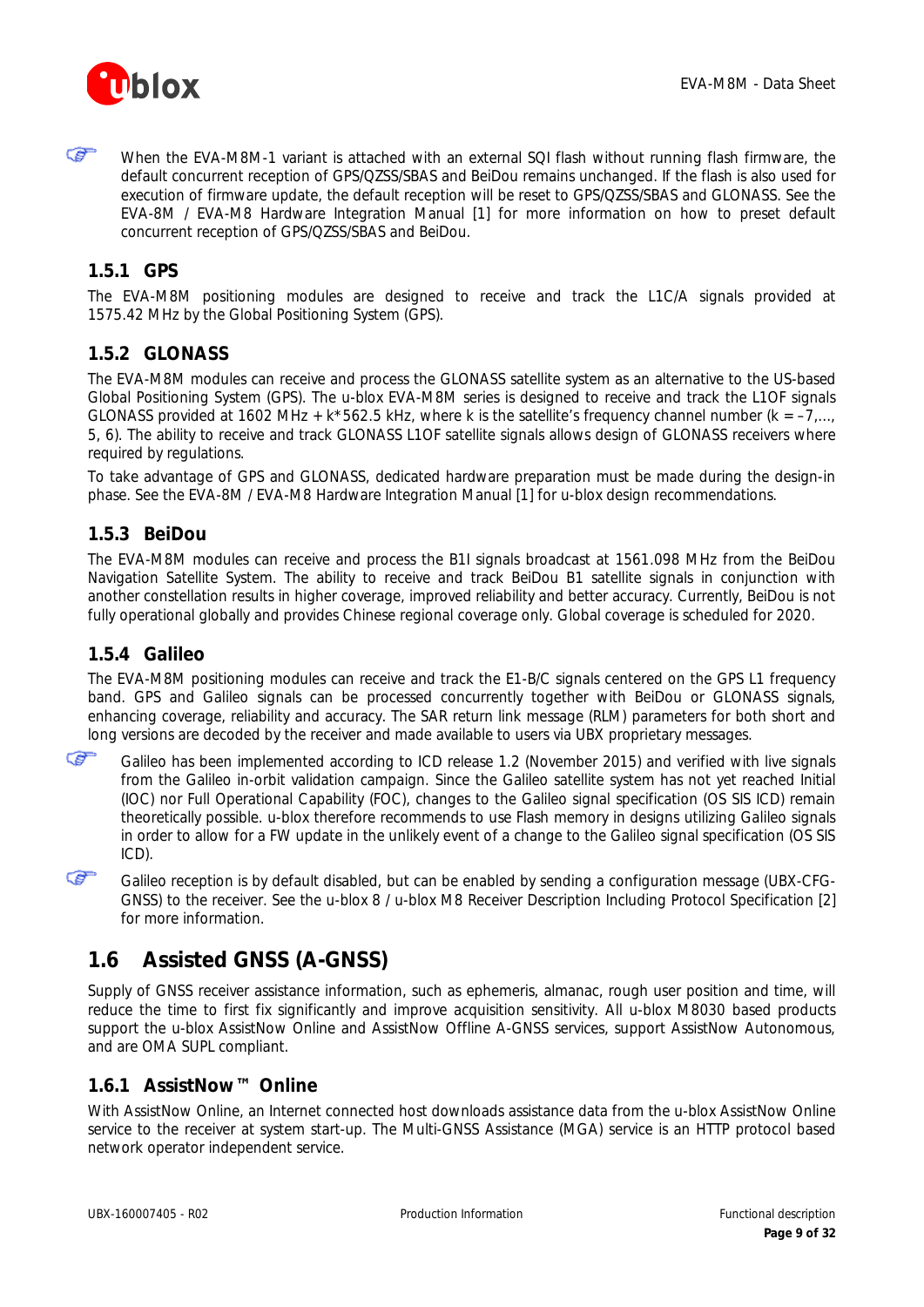

Supplying assistance information, such as ephemeris, almanac, a rough last position and time, can reduce the time to first fix significantly and improve acquisition sensitivity.

☞

The AssistNow Online service provides data for GPS, GLONASS, BeiDou, Galileo and QZSS.

### <span id="page-9-0"></span>**1.6.2 AssistNow™ Offline**

With the AssistNow Offline service, users can download long-term orbit data over the Internet at their convenience. The orbit data can be stored in the GNSS receiver's SQI flash memory or alternatively within the memory of the application processor. The function requires no connectivity at system start-up, enabling a position fix within seconds, even when no network is available. AssistNow Offline offers augmentation for up to 35 days.

Œ

AssistNow Offline service provides data for GPS and GLONASS only, BeiDou and Galileo are not currently supported

### <span id="page-9-1"></span>**1.6.3 AssistNow™ Autonomous**

AssistNow Autonomous provides aiding information without the need for a host or external network connection. Based on previous broadcast satellite ephemeris data downloaded to and stored by the GNSS receiver, AssistNow Autonomous automatically generates accurate predictions of satellite orbital data ("AssistNow Autonomous data") that is usable for future GNSS position fixes. The concept capitalizes on the periodic nature of GNSS satellites; by capturing strategic ephemeris data at specific times of the day, the receiver can predict accurate satellite ephemeris for up to six days after initial reception.

u-blox's AssistNow Autonomous benefits are:

- Faster fix in situations where GNSS satellite signals are weak
- No connectivity required
- Compatible with AssistNow Online and Offline (can work stand-alone, or in tandem with these services)
- No integration effort; calculations are done in the background, transparent to the user.

Œ

Œ

For best AssistNow Autonomous performance and data storage, the use of an SQI flash memory is recommended for EVA-M8M modules, otherwise only GPS satellites are used and the prediction time decreases to three days.

## <span id="page-9-2"></span>**1.7 Augmentation Systems**

### <span id="page-9-3"></span>**1.7.1 Satellite-Based Augmentation System (SBAS)**

u-blox EVA-M8M positioning modules support SBAS. These systems supplement GNSS data with additional regional or wide area GPS augmentation data. The system broadcasts range correction and integrity information via satellite which can be used by GNSS receivers to improve resulting precision. SBAS satellites can be used as additional satellites for ranging (navigation), further enhancing availability. The following SBAS types are supported: GAGAN, WAAS, EGNOS and MSAS.

For more details see the *u-blox 8 / u-blox M8 Receiver Description Including Protocol Specification* [2].

### <span id="page-9-4"></span>**1.7.2 QZSS**

The Quasi-Zenith Satellite System (QZSS) is a regional navigation satellite system that transmits additional GPS L1 C/A signals for the Pacific region covering Japan and Australia. EVA-M8M positioning module is able to receive and track these signals concurrently with GPS signals, resulting in better availability especially under challenging signal conditions, e.g. in urban canyons. The L1- SAIF signal provided by QZSS can be enabled for reception via a GNSS configuration message

### <span id="page-9-5"></span>**1.7.3 IMES**

The Japanese Indoor MEssaging System (IMES) system is used for indoor position reporting using low-power transmitters which broadcast a GPS–like signal. EVA-M8M module can be configured to receive and demodulate the signal to provide an in-door location estimate.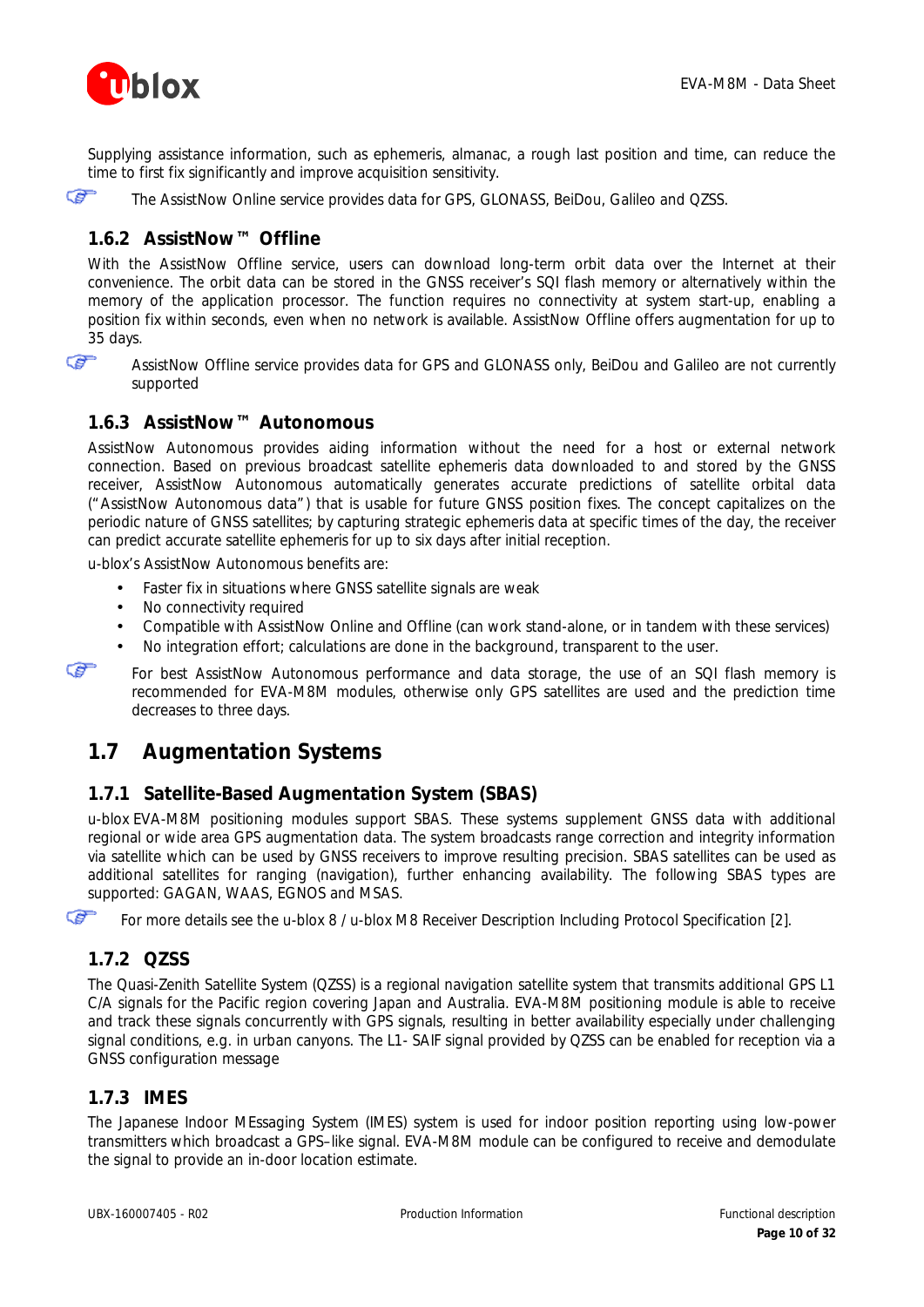

F ক্লে

This service is authorized and available only in Japan.

IMES reception is disabled by default

### <span id="page-10-0"></span>**1.7.4 Differential GPS (D-GPS)**

u-blox EVA-M8M modules support Differential-GPS data according to RTCM 10402.3 [\[4\].](#page-30-3) The use of Differential-GPS data improves GPS position accuracy. The RTCM implementation supports the following RTCM 2.3 messages:

| Message Type | Description                             |
|--------------|-----------------------------------------|
|              | Differential GPS Corrections            |
|              | Delta Differential GPS Corrections      |
|              | <b>GPS Reference Station Parameters</b> |
|              | <b>GPS Partial Correction Set</b>       |

#### **Table 3: Supported RTCM 2.3 messages**

G RTCM correction cannot be used together with SBAS.

For more information see the *u-blox 8 / u-blox M8 Receiver Description Including Protocol Specification* [\[2\].](#page-30-4)

## <span id="page-10-1"></span>**1.8 Broadcast navigation data and satellite signal measurement**

The EVA-M8M can output all the GNSS broadcast data upon reception from tracked satellites. This includes all the supported GNSS signals plus the augmentation services SBAS, QZSS and IMES. The receiver also makes available the tracked satellite signal information, i.e. raw code phase and Doppler measurements in a form aligned to the ETSI mobile cellular location services protocol (RRLP).

Œ

Œ

For more information see the *u-blox 8 / u-blox M8 Receiver Description Including Protocol Specification* [\[2\].](#page-30-4)

## <span id="page-10-2"></span>**1.9 Odometer**

The odometer function provides information on travelled ground distance (in meters) based on the position and Doppler-based velocity output from the navigation solution. For each computed distance since the last odometer reset, the odometer estimates a 1-sigma accuracy value. The total cumulative ground distance is maintained and saved in the BBR memory.

Œ

The odometer feature is disabled by default. For more information see the *u-blox 8 / u-blox M8 Receiver Description Including Protocol Specification* [\[2\].](#page-30-4)

## <span id="page-10-3"></span>**1.10 Data logging**

The EVA-M8M modules can be used in data logging applications if external flash is use. The data logging feature enables continuous storage of position, velocity and time information to an onboard SQI flash memory (at least 16 Mbit).It can also log the distance from the odometer. The information can be downloaded from the receiver later for further analysis or for conversion to a mapping tool.

Œ

For more information see the *u-blox 8 / u-blox M8 Receiver Description Including Protocol Specification* [\[2\].](#page-30-4)

## <span id="page-10-4"></span>**1.11 Geofenceing**

The u-blox EVA-M8M modules support up to four circular Geofenceing areas defined on the Earth's surface using a 2D model. Geofencing is active when at least one Geo-fence is defined, the current status can be found by polling the receiver. A GPIO pin can be nominated to indicate status to e.g. wake up a host on activation.

## <span id="page-10-5"></span>**1.12 Message Integrity Protection**

The EVA-M8M modules provide a function to detect third party interference with the UBX message steam sent from receiver to host. The security mechanism 'signs' nominated messages via a subsequent UBX message. This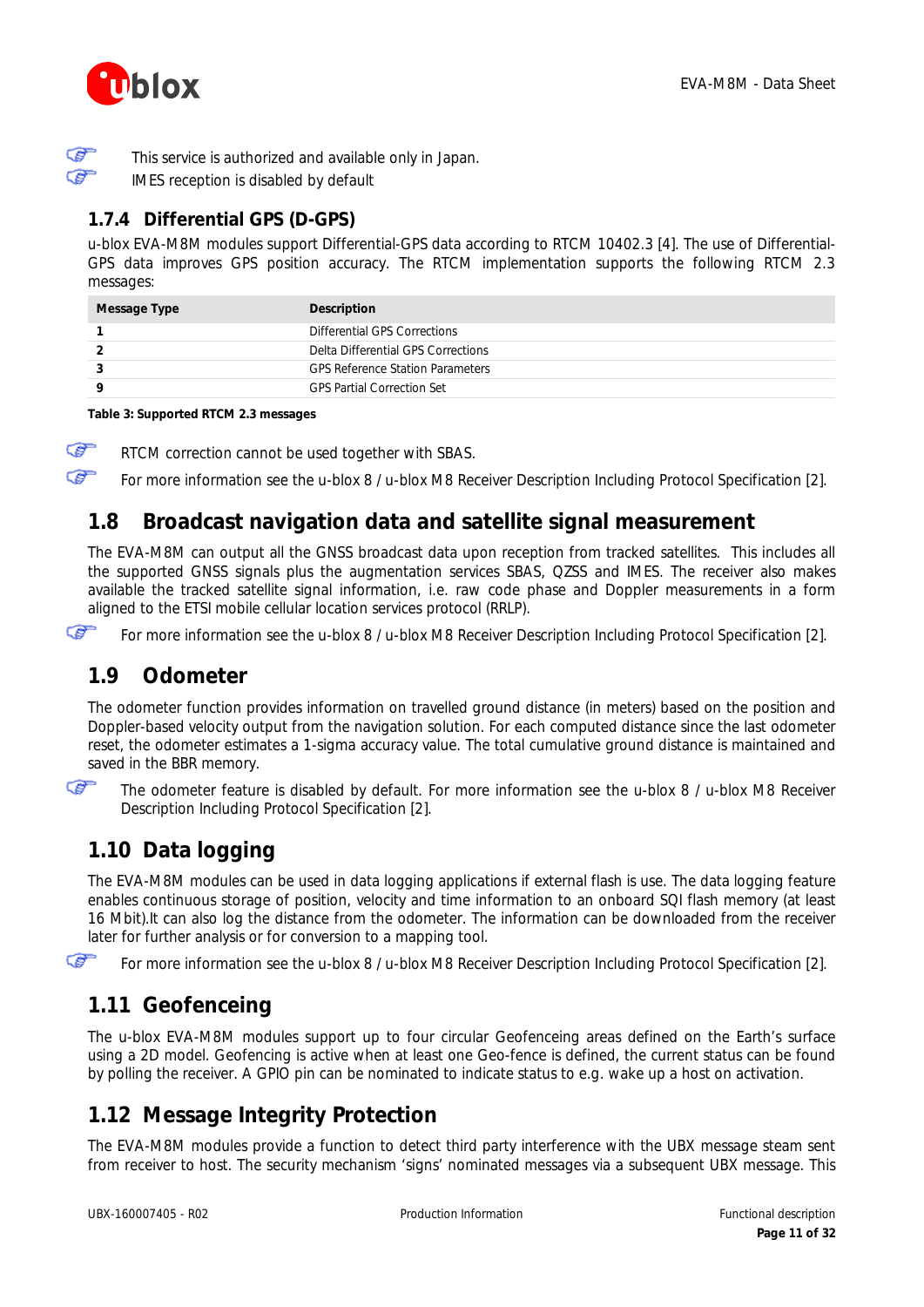

message signature is then compared with one generated by the host to determine if the message data has been altered. The signature algorithm seed can use one fixed secret ID-key set by eFuse in production and a dynamic ID-key set by the host, enabling users to detect 'man-in-the-middle' style attacks.

## <span id="page-11-0"></span>**1.13 Spoofing Detection**

Spoofing is a process whereby a malicious third party tries to control the reported position via a 'fake' GNSS broadcast signal. This may result in the form of reporting incorrect position, velocity or time. To combat against this, the EVA-M8M modules include spoofing detection measures to alert the host when signals appear to be suspicious. The receiver combines a number of checks on the received signals looking for inconsistencies across several parameters.

Œ This feature does not guarantee to detect all spoofing attacks.

## <span id="page-11-1"></span>**1.14 EXTINT: External interrupt**

**EXTINT** is an external interrupt pin with fixed input voltage thresholds with respect to **VCC\_IO**. It can be used for control of the receiver or for aiding.

For more information about how to implement and configure these features, see the *u-blox 8 / u-blox M8 Receiver Description including Protocol Specification* [2] and the *EVA-8M / EVA-M8 Hardware Integration Manual* [1].

### <span id="page-11-2"></span>**1.14.1 Pin Control**

The pin control feature allows overriding the automatic active/inactive cycle of Power Save Mode. The state of the receiver can be controlled through the **EXTINT** pin.

The receiver can also be forced OFF using **EXTINT** when Power Save Mode is not active.

### <span id="page-11-3"></span>**1.14.2 Aiding**

The **EXTINT** pin can be used to supply time or frequency aiding data to the receiver.

For time aiding, the time can be supplied using hardware time synchronization where an accurate time pulse is connected to the **EXTINT** pin.

Frequency aiding can be implemented by connecting a periodic rectangular signal with a frequency up to 500 kHz and arbitrary duty cycle (low/high phase duration must not be shorter than 50 ns) to the **EXTINT** pin, and providing the applied frequency value to the receiver using UBX messages.

## <span id="page-11-6"></span><span id="page-11-4"></span>**1.15 TIMEPULSE**

A configurable time pulse signal is available with u-blox EVA-M8M series modules.

The TIMEPULSE output generates pulse trains synchronized with GPS or UTC time grid with intervals configurable over a wide frequency range. Thus it may be used as a low frequency time synchronization pulse or as a high frequency reference signal.

By default the time pulse signal is configured to 1 pulse per second. For more information see the *u-blox 8 / u-blox M8 Receiver Description including Protocol Specification* [2].

## <span id="page-11-5"></span>**1.16 Protocols and interfaces**

| Protocol                                           | Type                                     |
|----------------------------------------------------|------------------------------------------|
| NMEA 0183, version 4.0 (V2.3 or V4.1 configurable) | Input/output, ASCII,                     |
| UBX                                                | Input/output, binary, u-blox proprietary |
| <b>RTCM</b>                                        | Input, messages $1, 2, 3, 9$             |

**Table 4: Available Protocols**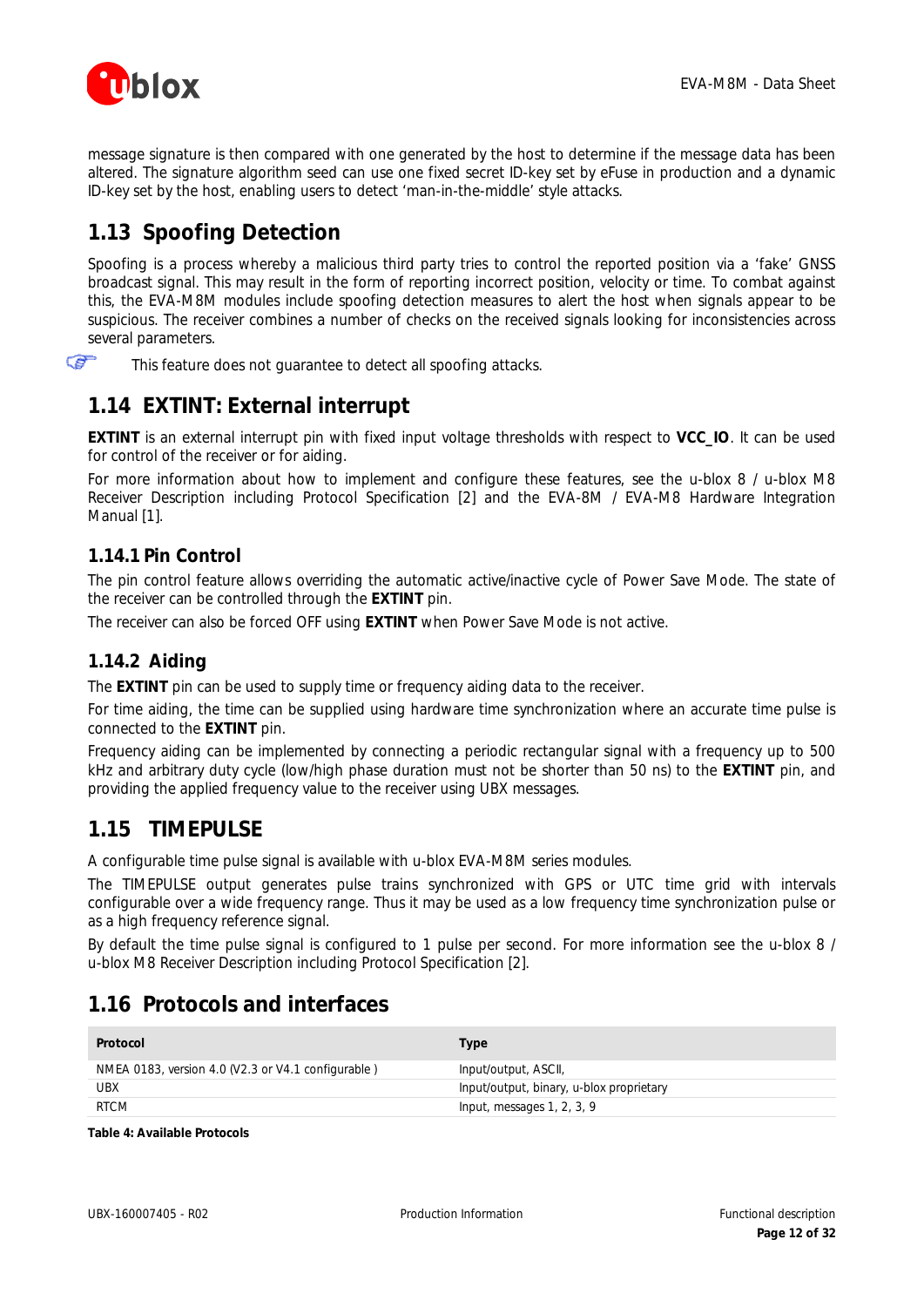

All protocols are available on UART, USB, DDC (I<sup>2</sup>C compliant) and SPI. For specification of the various protocols see the *u-blox 8 / u-blox M8 Receiver Description Including Protocol Specification* [\[2\].](#page-30-4)

## <span id="page-12-0"></span>**1.17 Interfaces**

A number of interfaces are provided either for data communication or memory access. The embedded firmware uses these interfaces according to their respective protocol specifications.

### <span id="page-12-1"></span>**1.17.1 UART**

The EVA-M8M modules make use of a UART interface, which can be used for communication to a host. It supports configurable baud rates. For supported transfer rates see the *u-blox 8 / u-blox M8 Receiver Description Including Protocol Specification* [\[2\].](#page-30-4)



Designs must allow access to the UART and the **SAFEBOOT\_N** pin for future service, updates and reconfiguration.

### <span id="page-12-2"></span>**1.17.2 USB**

A USB interface, which is compatible to USB version 2.0 FS (Full Speed, 12 Mbit/s), can be used for communication as an alternative to the UART. The pull-up resistor on pin **USB\_DP** is integrated to signal a fullspeed device to the host. The **VDD\_USB** pin supplies the USB interface. The u-blox USB (CDC-ACM) driver supports Windows Vista plus Windows 7 and 8 operating systems. A separate driver (CDC-ACM) is not required for Windows 10 which has a built-in USB-serial driver. However, plugging initially into an internet connected Windows 10 PC, will down-load the u-blox combined sensor and VCP driver package.

USB drivers can be down-loaded from the u-blox web site, [www.u-blox.com.](http://www.u-blox.com/)

### <span id="page-12-3"></span>**1.17.3 SPI**

The SPI interface is designed to allow communication to a host CPU. The interface can be operated in slave mode only. The maximum transfer rate using SPI is 125 kB/s and the maximum SPI clock frequency is 5.5 MHz. Note that SPI is not available in the default configuration, because its pins are shared with the UART and DDC interfaces. The SPI interface can be enabled by connecting **D\_SEL** to ground (see section [1.17.6\).](#page-12-6) In this case the DDC interface for data communication is no longer available.

### <span id="page-12-4"></span>**1.17.4 Display Data Channel (DDC)**

An I<sup>2</sup>C compliant DDC interface is available for communication with an external host CPU. The interface can be operated in slave mode only. The DDC protocol and electrical interface are fully compatible with Fast-Mode of the I<sup>2</sup>C industry standard. Since the maximum SCL clock frequency is 400 kHz, thus the maximum transfer rate is 400 kbit/s.

The DDC interface is  ${}^{12}C$  Fast Mode compliant. For timing parameters consult the  ${}^{12}C$  standard.

Œ The maximum bit rate is 400 kb/s. The interface stretches the clock when slowed down while serving interrupts, so real bit rates may be slightly lower.

## <span id="page-12-5"></span>**1.17.5 Serial Quad Interface (SQI)**

An SQI is available in EVA-M8M series for connecting the modules with an optional external flash memory. The flash memory is required for firmware updates and for data logging. In addition, it can be used to store configurations and to save AssistNow Offline and AssistNow Autonomous data.



For more information see the *EVA-8M / EVA-M8 Hardware Integration Manual* [\[1\].](#page-30-2)

### <span id="page-12-6"></span>**1.17.6 Interface selection (D\_SEL)**

At startup the **D\_SEL** pin determines which data interfaces are used for communication. If **D\_SEL** is set to logical "1" or is not connected, UART and DDC become available. If **D\_SEL** is set to logical "0", i.e. connected to GND, the EVA-M8M modules can communicate to a host via SPI.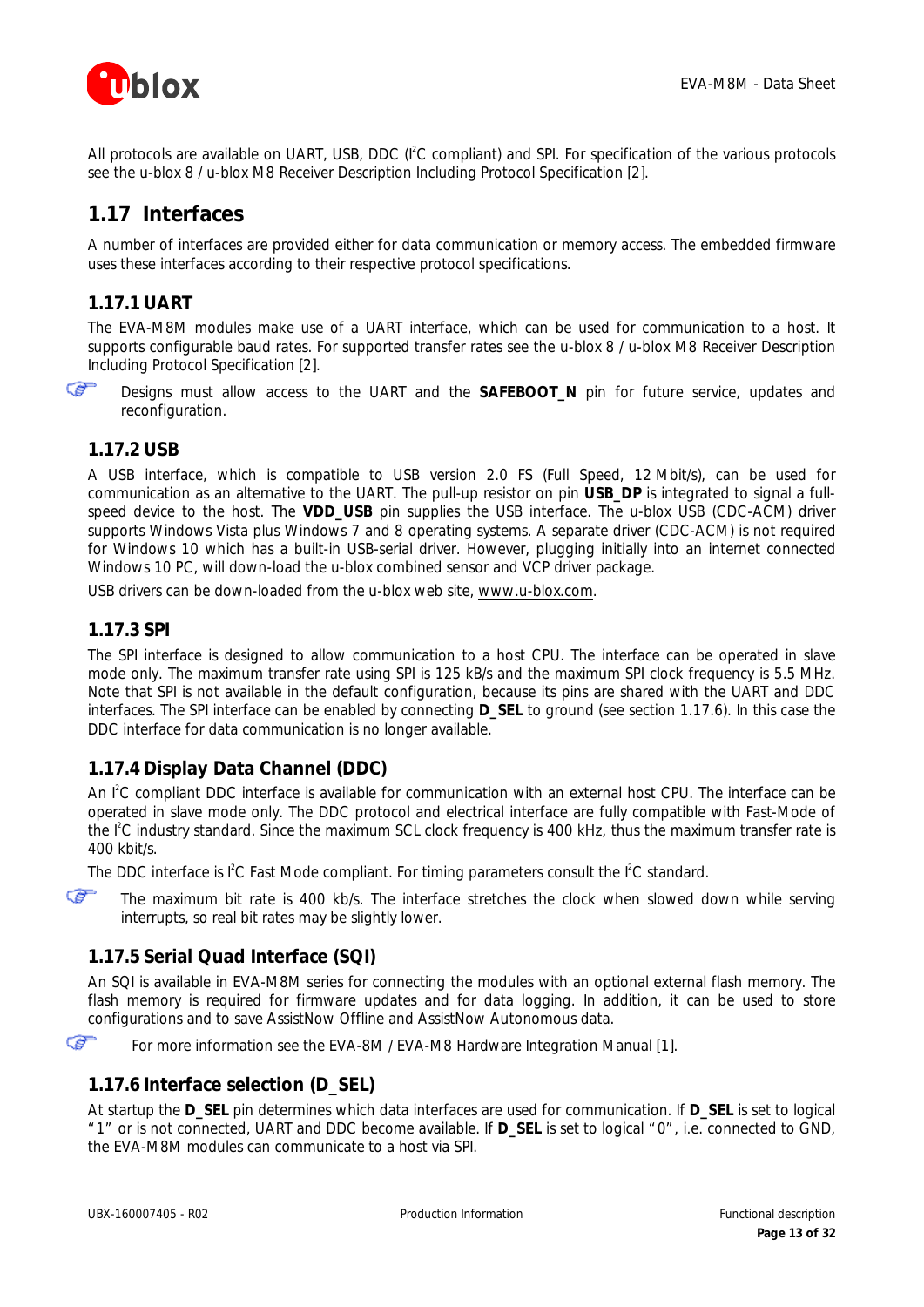

| Pin $#$ | $(D\_SEL) = "1"$<br>(left open) | $(D_{SEL}) = "0"$<br>(connected to GND) |
|---------|---------------------------------|-----------------------------------------|
| 16      | UART TXD                        | SPI MISO                                |
| 15      | UART RXD                        | SPI MOSI                                |
| 29      | DDC SCL                         | <b>SPI CLK</b>                          |
| 30      | DDC SDA                         | SPICS N                                 |
|         |                                 |                                         |

**Table 5: Data interface selection by D\_SEL**

## <span id="page-13-0"></span>**1.18 Configurable Input Output pins**

Configuration settings can be modified for several Input/Output pins with either UBX configuration messages or pin selection. This flexible configuration options allow the receivers to be optimally configured for specific applications requirements. The modified settings remain either permanent or effective until power-down or reset depending on the case. Customer can activate or remap the following pins on EVA-M8M series:

- 1. Selection of either DDC or UART TXD/RXD pins interface using **D\_SEL** pin. See section *[1.17.6.](#page-12-6)*
- 2. Selection of antenna supervision pins. See section *[1.23](#page-15-0)*.
- 3. Selection of external interrupt pins. See section *[1.14](#page-11-1)*.
- 4. Configuration of Timepulse. See section *[1.15](#page-11-6)*.

<span id="page-13-1"></span>For more information see the *EVA-8M / EVA-M8 Hardware Integration Manual* [\[1\].](#page-30-2)

## <span id="page-13-6"></span>**1.19 Safe Boot Mode**

If Pin33 (**SAFEBOOT\_N**) is set to logical "0" at startup, the EVA-M8M receivers enter Safe Boot Mode. In this mode the receiver does not calculate positioning data, but is in a defined state that allows such actions as programming the flash memory in production, or recovering a corrupted flash memory.

Œ

æ

<span id="page-13-2"></span>For more information about Safe Boot Mode see the *EVA-8M / EVA-M8 Hardware Integration Manual* [\[1\]](#page-30-2)*.*

## **1.20 System reset**

The EVA-M8M series provides a **RESET\_N** pin to reset the system and Real-Time Clock (RTC). The **RESET\_N** pin should be only used in critical situations to recover the system.

## <span id="page-13-3"></span>**1.21 Clock generation**

### <span id="page-13-4"></span>**1.21.1 Oscillator**

The EVA-M8M modules use a 26 MHz crystal oscillator for lower system costs. Like other u-blox GNSS modules, the EVA-M8M modules use components selected for functioning reliably in the field over the full operating temperature range.

### <span id="page-13-5"></span>**1.21.2 Real-Time Clock (RTC)**

The use of the RTC Clock may be optionally used to maintain time in the event of power failure at **VCC\_IO**. The RTC is required for hot start, warm start, AssistNow Autonomous, AssistNow Offline and some Power Save Mode operations.

The use of the RTC is optional. The time information can be generated in one of these ways:

- by connecting to an external RTC crystal (for lower battery current default mode)
- by sharing from another RTC oscillator used within the application (for lowest system costs and smallest size)
- from deriving RTC time from the onboard 26 MHz crystal oscillator (for low system costs and small size)

If the main supply voltage fails and a battery is connected to **V\_BCKP**, parts of the baseband section switch off, but the RTC still runs, providing a timing reference for the receiver. This operating mode is called Hardware Backup Mode, which enables all relevant data to be saved in the backup RAM to later allow a hot or warm start.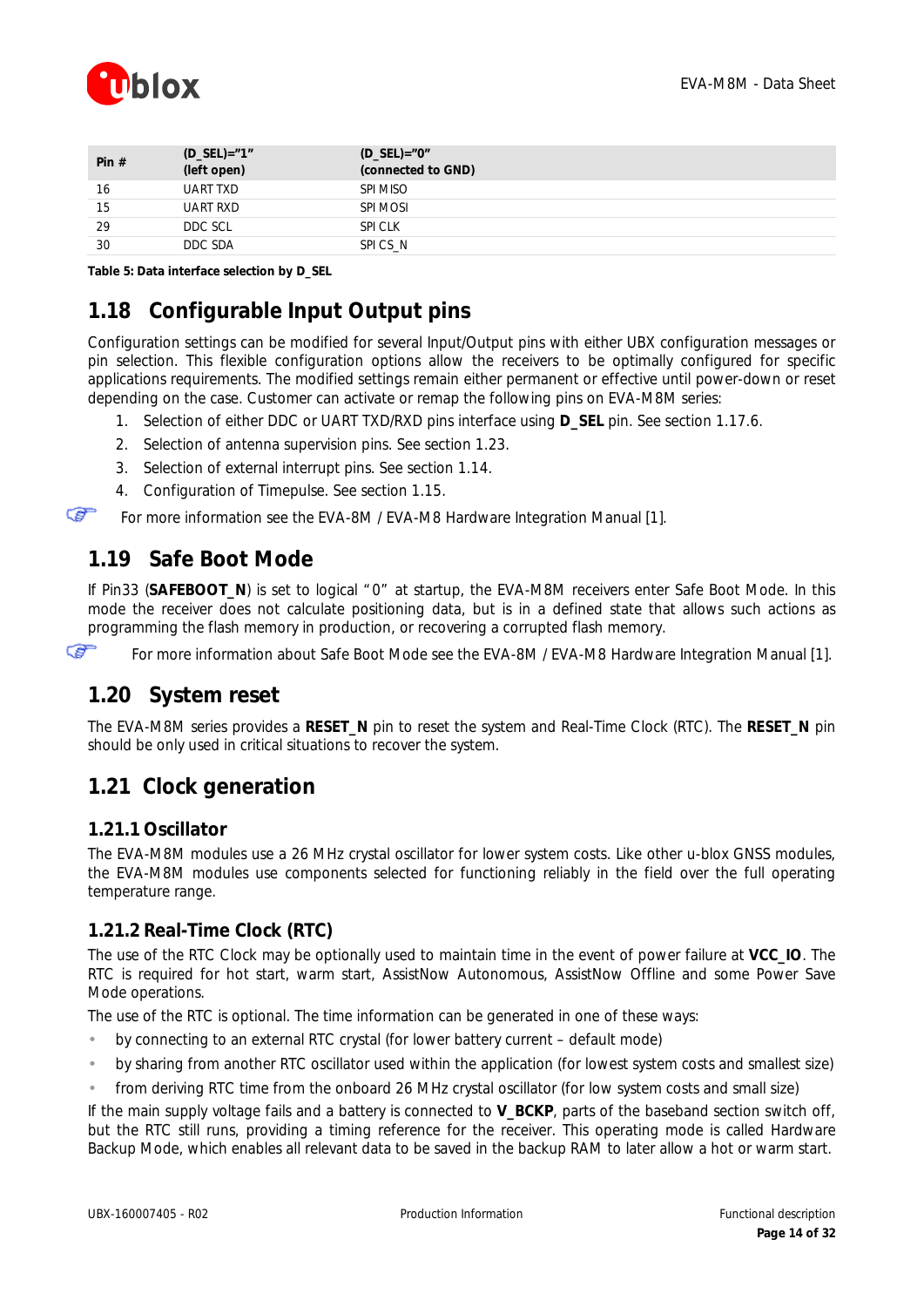

ক্লে

For more information about crystal operation and configuration, see the *EVA-8M / EVA-M8 Hardware Integration Manual* [1].

Œ If neither backup RAM nor RTC are used, the backup battery is not needed and **V\_BCKP** should be connected to **VCC\_IO**.

## <span id="page-14-0"></span>**1.22 Power Management**

u-blox M8 technology offers a power-optimized architecture with built-in autonomous power saving functions to minimize power consumption at any given time. Furthermore, the receiver can be used in two operating modes: Continuous mode for best performance or Power Save Mode for optimized power consumption. In addition, a high efficiency DC/DC converter is integrated to allow low power consumption even for higher main supply voltages.

### <span id="page-14-1"></span>**1.22.1 DC/DC converter**

EVA-M8M modules integrate a DC/DC converter, allowing reduced power consumption by up to 50%, especially when using a main supply voltage above 2.5 V.

Œ For more information, see the *EVA-8M / EVA-M8 Hardware Integration Manual* [1].

### <span id="page-14-2"></span>**1.22.2 Power Mode Setup**

The EVA-M8M modules can be configured to run in either continuous or a choice of Power Save mode configurations. A template of power mode settings can be used to easily select typical power mode setups to cover the majority of users' requirements.

For specific power saving applications, the user has the option to fully configure via the power save mode configuration. More information, see section [1.22.4.](#page-14-4)

The EVA-M8M module's power mode setup offers a choice of continuous operation and preset Power Save Mode Configurations.

- Continuous (default) mode for best GNSS performance vs power consumption
- Continuous with no compromise in power consumption
- A 1 Hz cyclic tracking mode for aggressive power reduction
- Choice of 2 or 4 Hz<sup>7</sup> cyclic tracking modes for typical wearable applications
- <span id="page-14-3"></span>ON/OFF interval mode

### **1.22.3 Continuous Mode**

Continuous Mode uses the acquisition engine at full performance resulting in the shortest possible TTFF and the highest sensitivity. It searches for all possible satellites until the Almanac is completely downloaded. The receiver then switches to the tracking engine to lower power consumption.

Thus, a lower tracking current consumption level will be achieved when:

- A valid GNSS position is obtained
- The entire Almanac has been downloaded
- <span id="page-14-4"></span>The Ephemeris of each satellite in view is valid

### **1.22.4 Power Save Mode**

For specific power saving applications outside the typical preset power mode setups, users can configure a tailored Power Save Mode.

 $\overline{a}$ 

<sup>&</sup>lt;sup>7</sup> Single GNSS constellation configuration only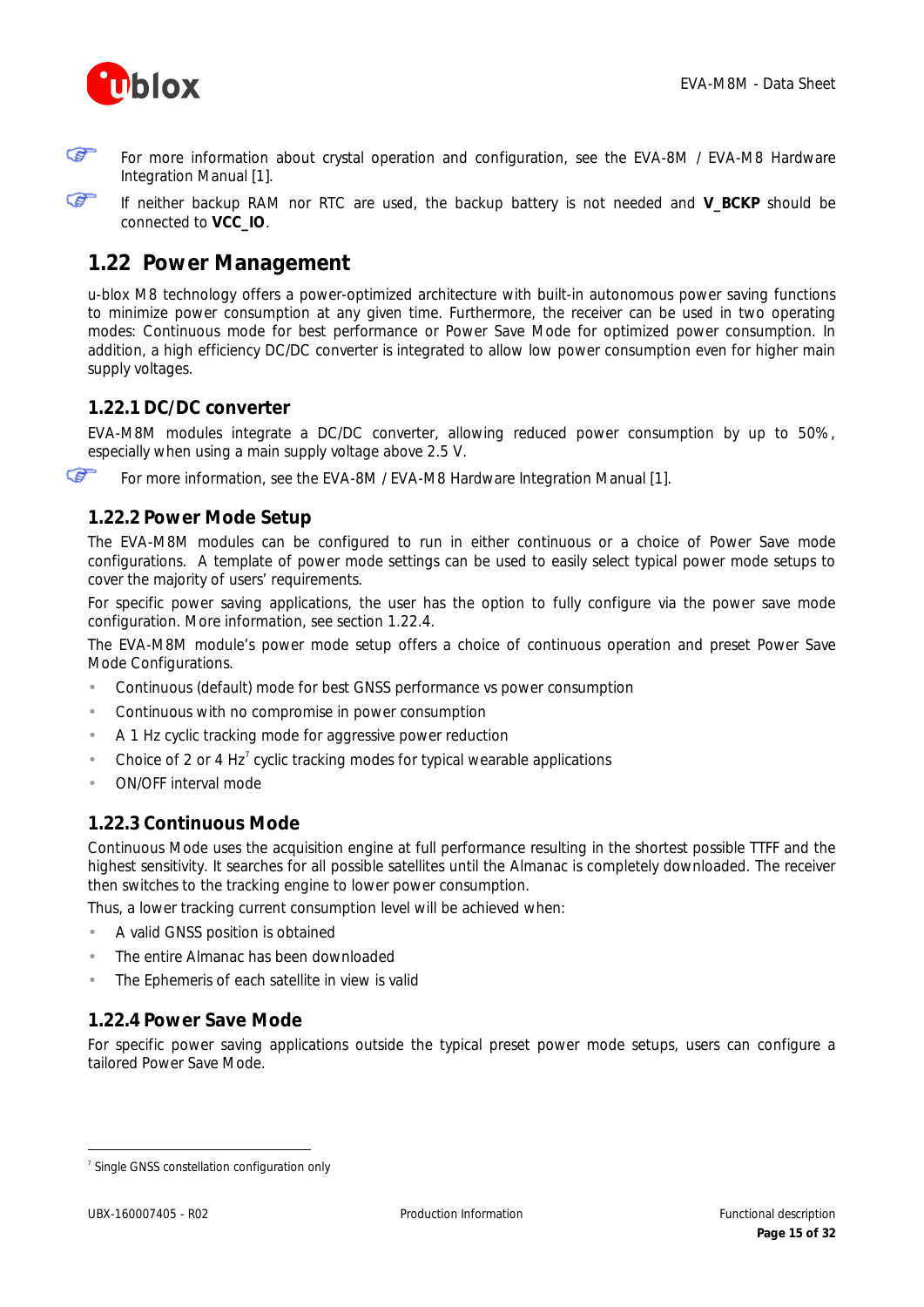

Power Save Mode provides two dedicated methods, ON/OFF and Cyclic tracking, that reduce average current consumption in different ways to match the needs of the specific application. These operations can be set by using a specific UBX message.



For more information about power management strategies, see the *u-blox 8 / u-blox M8 Receiver Description Including Protocol Specification* [\[2\].](#page-30-4)

## <span id="page-15-0"></span>**1.23 Antenna**

The EVA-M8M modules are designed for use with passive<sup>8</sup> and active<sup>9</sup> antennas.

| Parameter                      | Specification                                        |                                                                                                            |
|--------------------------------|------------------------------------------------------|------------------------------------------------------------------------------------------------------------|
| Antenna Type                   | Passive and active antenna                           | For Passive antenna, an external LNA is mandatory to achieve<br>the performance specified in this document |
| Active Antenna Recommendations | Minimum gain<br>Maximum gain<br>Maximum noise figure | 15 dB (to compensate signal loss in RF cable)<br>50 dB<br>2 dB                                             |

**Table 6: Antenna recommendations and specifications for EVA-M8M modules**

### <span id="page-15-1"></span>**1.23.1 Active antenna control (ANT\_OFF)**

The ANT\_OFF Pin can be used to turn on and off an external LNA or an active antenna. This reduces power consumption in Power Save Mode (Backup mode). This pin is available in EVA-M8M modules.

G ANT\_OFF pin polarity can be changed. For more information about active antenna control, see the *EVA-8M / EVA-M8 Hardware Integration Manual* [1].

### <span id="page-15-2"></span>**1.23.2 Active Antenna supervisor and short circuit detection**

An antenna supervisor is available with the EVA-M8M modules and requires external components. The antenna supervisor enables the receiver to detect short circuits at the active antenna using the ANT\_OFF and ANT\_OK pins (activated per default) and to shut down the voltage bias immediately. The antenna supervisor can be extended to also detect condition of open circuit by activating the ANT\_DET pin and including external components for antenna open circuit detection. UBX and NMEA messages are provided to report the condition of the antenna supply. Open circuit detection can also be supported.

Œ For more information see the *EVA-8M / EVA-M8 Hardware Integration Manual* [1].

 $\overline{a}$ 

<sup>8</sup> For integration EVA-M8M modules with Cellular products, see the *EVA-M8M Hardware Integration Manual* [\[1\].](#page-30-2)

<sup>9</sup> For information on using active antennas with EVA-M8M modules, see the *EVA-M8M Hardware Integration Manual* [1].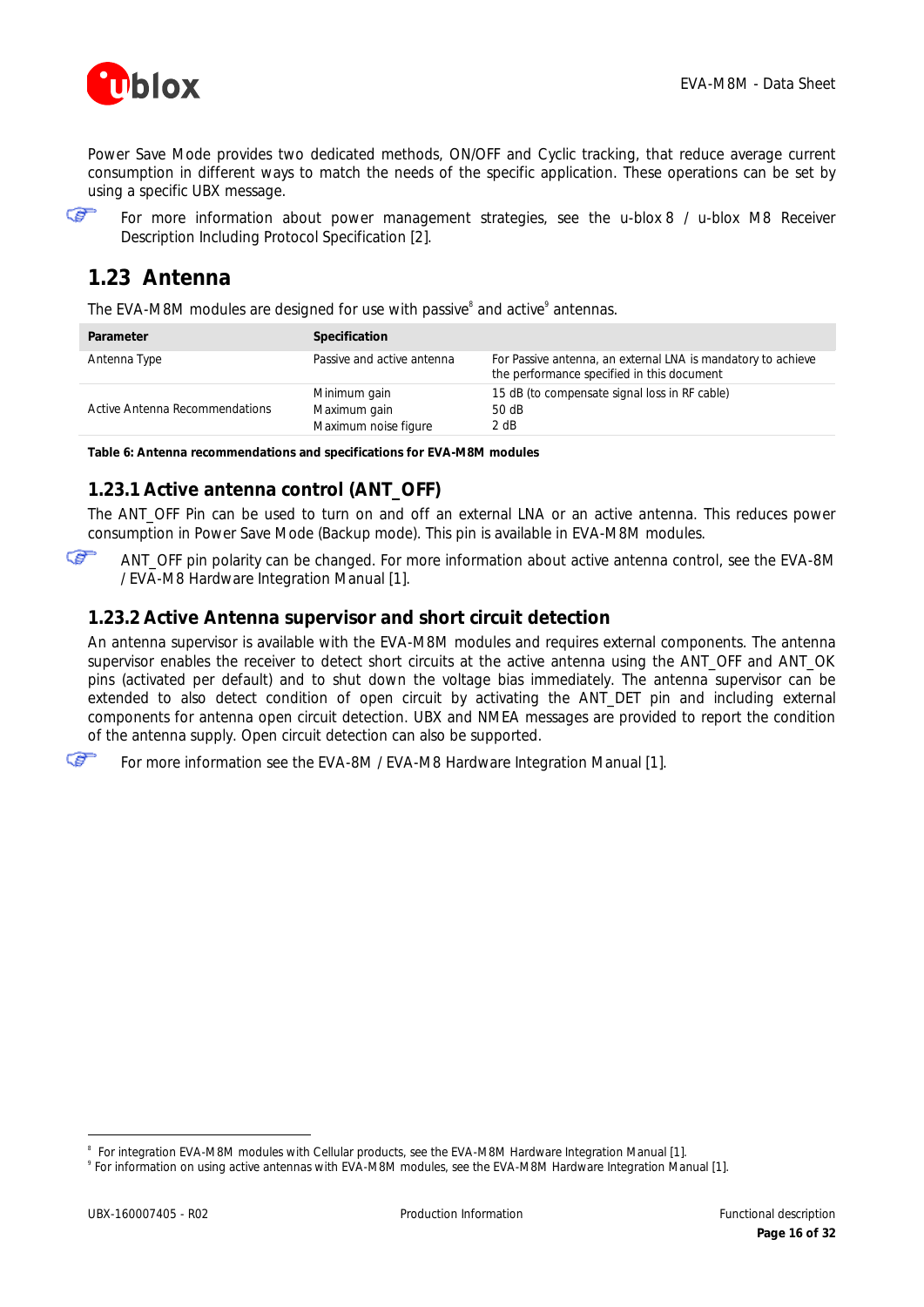

# <span id="page-16-0"></span>**2 Pin definition**

## <span id="page-16-1"></span>**2.1 Pin assignment**

This section shows the pin assignments. Most PIOs are configurable and have shared functions. Use special care when designing with these pins since the overall function of the device can be affected.

The default configuration of the PIOs is listed in [Table 7](#page-17-0) below.

☞ For more information see the *EVA-8M / EVA-M8 Hardware Integration Manual* [1].



#### **Figure 2: Pin assignment of EVA-M8M**

For multiple function PIOs, select the specific signal by sending the specific configuration message or by e-fusing.

☞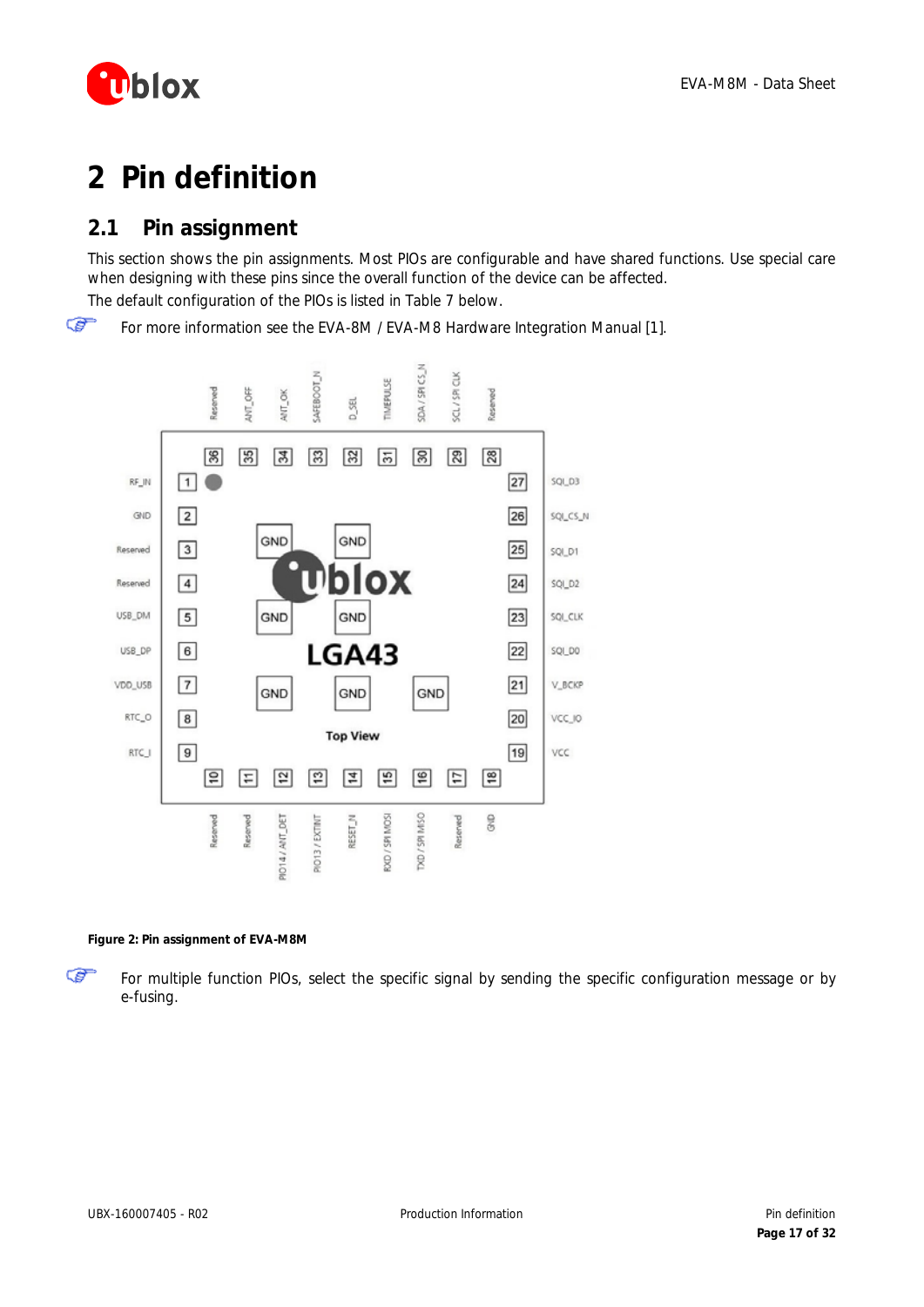

| Pin $#$        | <b>Name</b>     | I/O                      | Description                                                                | Remark                                              |
|----------------|-----------------|--------------------------|----------------------------------------------------------------------------|-----------------------------------------------------|
| 35             | ANT_OFF         | O                        | Antenna control                                                            | Leave open if not used.                             |
| 34             | ANT_OK          | $\overline{1}$           | Antenna status                                                             | Leave open if not used.                             |
| 32             | D_SEL           | $\overline{1}$           | Interface selector                                                         | See section 1, 17, 6.                               |
| $\overline{2}$ | <b>GND</b>      | $\overline{\phantom{a}}$ | Ground                                                                     |                                                     |
| 18             | <b>GND</b>      | $\overline{\phantom{a}}$ | Ground                                                                     |                                                     |
| 37             | <b>GND</b>      | $\overline{\phantom{a}}$ | Ground                                                                     | Inner ground pins                                   |
| 38             | <b>GND</b>      |                          | Ground                                                                     | Inner ground pins                                   |
| 39             | <b>GND</b>      | $\overline{\phantom{a}}$ | Ground                                                                     | Inner ground pins                                   |
| 40             | <b>GND</b>      |                          | Ground                                                                     | Inner ground pins                                   |
| 41             | <b>GND</b>      |                          | Ground                                                                     | Inner ground pins                                   |
| 42             | <b>GND</b>      |                          | Ground                                                                     | Inner ground pins                                   |
| 43             | <b>GND</b>      |                          | Ground                                                                     | Inner ground pins                                   |
| 13             | PIO13 / EXTINT  | $\overline{\phantom{a}}$ | External interrupt                                                         | Leave open if not used.                             |
| 12             | PIO14 / ANT_DET | $\mathsf{I}$             | Antenna detection                                                          | Leave open if not used.                             |
| 3              | Reserved        | 1/O                      | Reserved                                                                   | Do not connect. Must be left open!                  |
| 4              | Reserved        | 1/O                      | Reserved                                                                   | Do not connect. Must be left open!                  |
| 10             | Reserved        | 1/O                      | Reserved                                                                   | Do not connect. Must be left open!                  |
| 11             | Reserved        | 1/O                      | Reserved                                                                   | Do not connect. Must be left open!                  |
| 17             | Reserved        | 1/O                      | Reserved                                                                   | Do not connect. Must be left open!                  |
| 22             | SQI_DO          | 1/O                      | Data line 0 to external SQI flash memory<br>or reserved configuration pin. | Leave open if not used.                             |
| 23             | SQI_CLK         | I/O                      | Clock for external SQI flash memory or<br>configuration pin.               | Leave open if not used.                             |
| 24             | SQI_D2          | I/O                      | Data line 2 to external SQI flash memory<br>or reserved configuration pin. | Leave open if not used.                             |
| 25             | SQI_D1          | 1/O                      | Data line 1 to external SQI flash memory<br>or reserved configuration pin. | Leave open if not used.                             |
| 26             | SQI_CS_N        | I/O                      | Chip select for external SQI flash memory<br>or configuration enable pin.  | Leave open if not used.                             |
| 27             | SQI_D3          | I/O                      | Data line 3 to external SQI flash memory<br>or reserved configuration pin. | Leave open if not used.                             |
| 28             | Reserved        | 1/O                      | Reserved                                                                   | Do not connect. Must be left open!                  |
| 33             | SAFEBOOT_N      | $\mathbf{I}$             | Used for programming the SQI flash<br>memory and testing purposes.         | Leave open if not used.                             |
| 36             | Reserved        | I/O                      | Reserved                                                                   | Do not connect. Must be left open!                  |
| 14             | RESET_N         | $\overline{1}$           | System reset                                                               | See section 1.19.                                   |
| 1              | RF_IN           | $\overline{\phantom{a}}$ | RF Input                                                                   | Add external LNA and SAW if no active antenna used. |
| 8              | RTC O           | $\circ$                  | RTC Output                                                                 | Leave open if no RTC Crystal attached.              |
| 9              | $RTC_l$         | 1                        | RTC Input                                                                  | Connect to GND if no RTC Crystal attached.          |
| 15             | RXD / SPI MOSI  |                          | Serial interface                                                           | See section 1.17.6.                                 |
| 29             | SCL / SPI CLK   | $\mathsf I$              | Serial interface                                                           | See section 1.17.6.                                 |
| 30             | SDA / SPI CS_N  | I/O                      | Serial interface                                                           | See section 1.17.6.                                 |
| 31             | TIMEPULSE       | $\bigcirc$               | Time pulse output                                                          | Leave open if not used.                             |
| 16             | TXD / SPI MISO  | $\bigcirc$               | Serial interface                                                           | See section 1.17.6.                                 |
| 5              | USB_DM          | 1/O                      | USB data                                                                   | Leave open if not used.                             |
| 6              | USB_DP          | 1/O                      | USB data                                                                   | Leave open if not used.                             |
| 21             | V_BCKP          |                          | Backup supply                                                              |                                                     |
| 19             | <b>VCC</b>      |                          | Main supply                                                                |                                                     |
| 20             | VCC_IO          |                          | I/O Supply                                                                 |                                                     |
| $7^{\circ}$    | VDD_USB         | $\overline{1}$           | USB Interface power                                                        | Connect to GND if not used.                         |

<span id="page-17-0"></span>**Table 7: EVA-M8M pinout**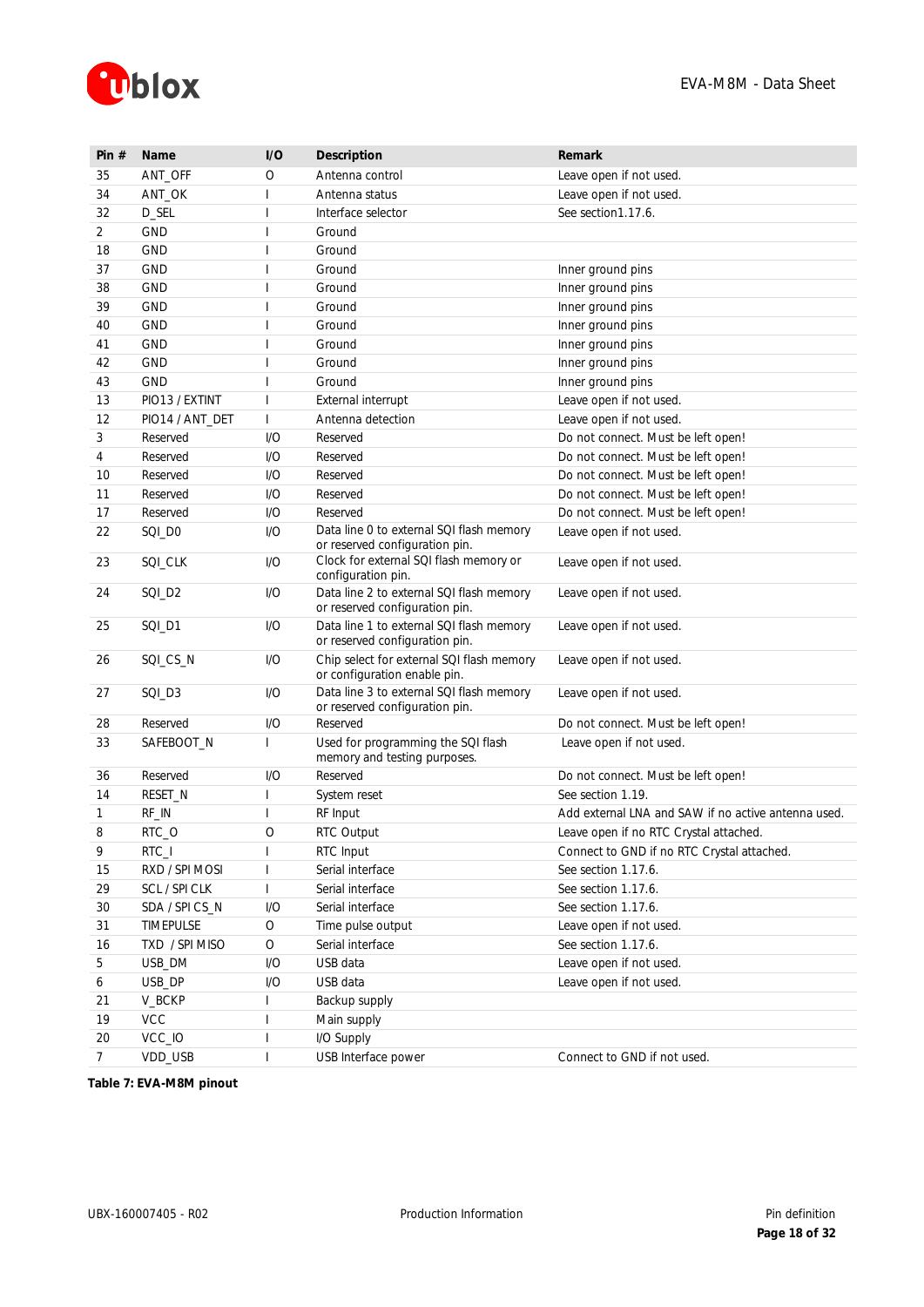

## <span id="page-18-0"></span>**2.2 Pin name changes**

Selected pin names have been updated to agree with a common naming convention across u-blox modules. The pins have not changed their operation and are the same physical hardware but with updated names. The table below lists the pins that have changed name along with their old and new names.

| <b>No</b> | <b>Previous Name</b> | New name       |
|-----------|----------------------|----------------|
| 7         | V USB                | VDD USB        |
| 15        | RX / MOSI            | RXD / SPI MOSI |
| 16        | TX / MISO            | TXD / SPI MISO |
| 26        | SQI CS               | SQI CS N       |
| 29        | SCL / SCK            | SCL / SPI CLK  |
| 30        | SDA/CSN              | SDA / SPICS N  |

**Table 8: Pin name changes**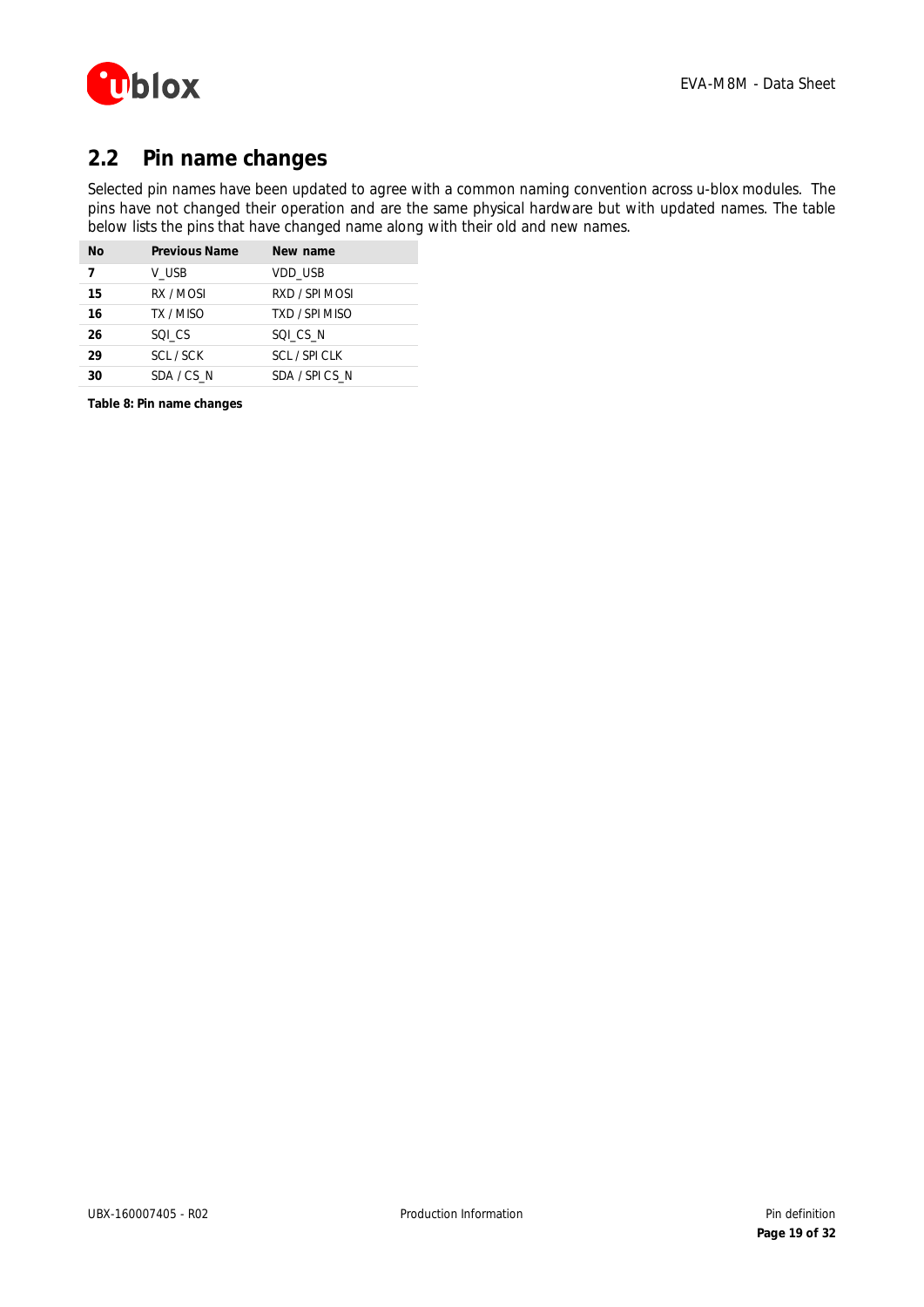

# <span id="page-19-0"></span>**3 Electrical specification**

- F The limiting values given are in accordance with the Absolute Maximum Rating System (IEC 134). Stress above one or more of the limiting values may cause permanent damage to the device. These are stress ratings only, and operation of the device at these or at any other conditions above those given in the Characteristics sections of the specification is not implied. Exposure to limiting values for extended periods may affect device reliability.
- ☞
- Where application information is given, it is advisory only and does not form part of the specification. For more information regarding power management see the *EVA-8M / EVA-M8 Hardware Integration Manual*  [\[1\]](#page-30-2)*.*

## <span id="page-19-1"></span>**3.1 Absolute maximum rating**

| Symbol           | Parameter                                     | Min    | Max          | Unit         |
|------------------|-----------------------------------------------|--------|--------------|--------------|
| <b>VCC</b>       | Supply voltage                                | $-0.5$ | 3.6          | V            |
| VCC IO           | Supply voltage I/O ring                       | $-0.5$ | 3.6          | V            |
| VDD USB          | Supply voltage USB                            | $-0.5$ | 3.6          | V            |
| V BCKP           | Supply voltage baseband backup core           | $-0.5$ | 3.6          | V            |
| $Vi_{\rm {RTC}}$ | Input voltage on RTC_I                        | $-0.5$ | 1.6          | V            |
| $Vi_{DS}$        | Input voltage on Configurable Inputs, RESET_N | $-0.5$ | VCC $IO+0.5$ | V            |
| Prfin            | RF Input power on RF_IN                       |        | $+15$        | dBm          |
| Ptot             | Total power dissipation                       |        | 500          | mW           |
| Ts               | Storage temperature                           | $-40$  | $+105$       | $^{\circ}$ C |

**Table 9: Absolute maximum ratings**

⚠

**Stressing the device beyond the "Absolute Maximum Ratings" may cause permanent damage. These are stress ratings only. The product is not protected against overvoltage or reversed voltages. If necessary, voltage spikes exceeding the power supply voltage specification, given in table above, must be limited to values within the specified boundaries by using appropriate protection diodes.**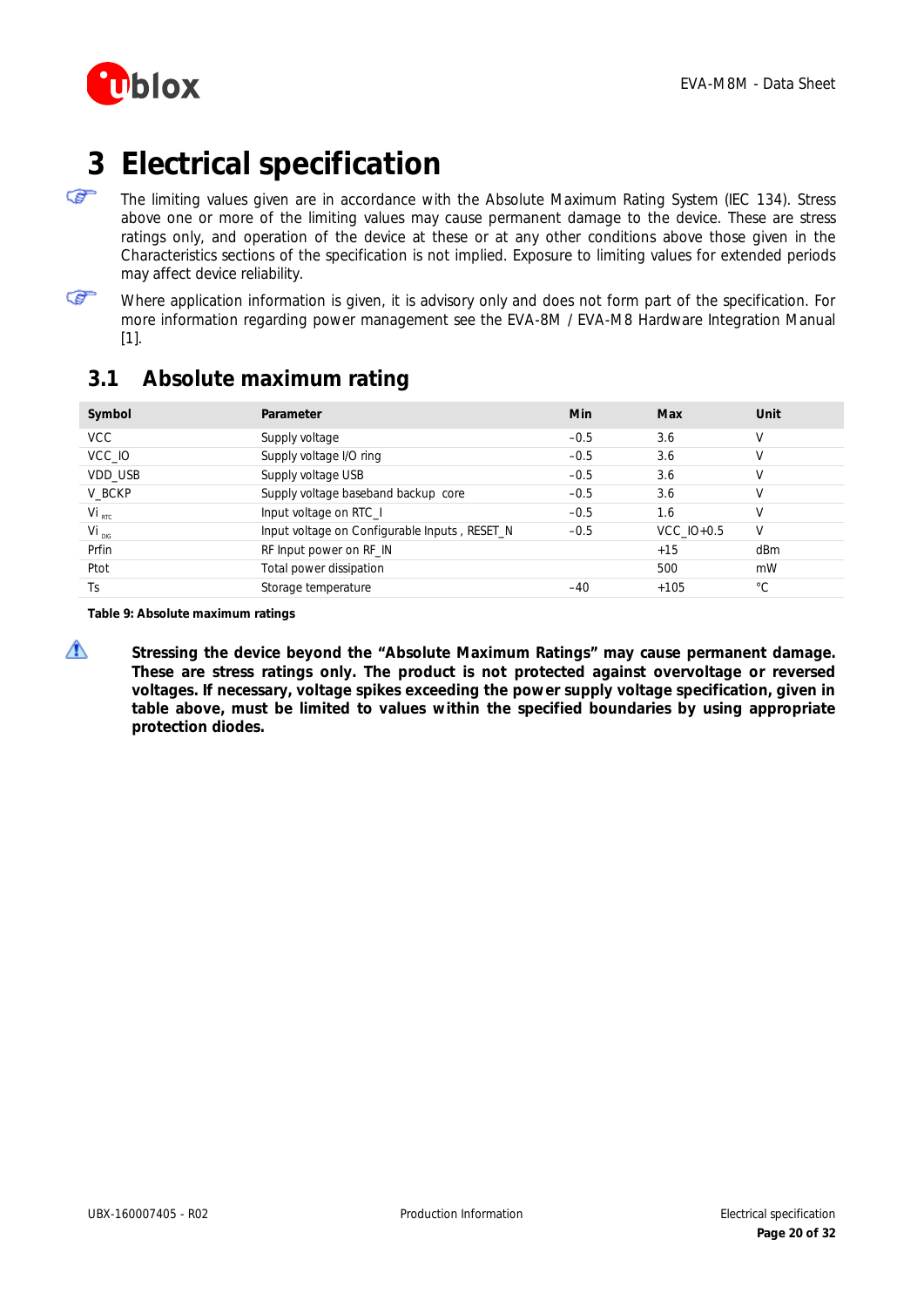

## <span id="page-20-0"></span>**3.2 Operating conditions**

☞ The test conditions specified in [Table 10](#page-20-2) apply to all characteristics defined in this section.

| Symbol       | Parameter                     | Min   | <b>Typical</b> | Max   | Unit         | <b>Remarks</b> |
|--------------|-------------------------------|-------|----------------|-------|--------------|----------------|
| Tamb         | Ambient temperature           | $-40$ | $+25$          | $+85$ | $^{\circ}$ C |                |
| <b>GND</b>   | Ground                        |       |                |       |              |                |
| <b>VCC</b>   | Core supply voltage           |       | 3.3            |       |              |                |
| V BCKP       | Backup battery supply voltage |       | 3.3            |       |              |                |
| VCC IO       | Supply voltage I/O ring       |       | 3.3            |       |              |                |
| VDD USB      | Supply voltage USB            |       | 3.3            |       |              |                |
| <b>NFtot</b> | Receiver Chain Noise Figure   |       | 5.0            |       | dB           |                |

#### <span id="page-20-2"></span>**Table 10: Test conditions**

ক্তে

G

All specifications are at an ambient temperature of 25°C. Extreme operating temperatures can significantly impact specification values. Applications operating near the temperature limits should be tested to ensure the specification.

#### <span id="page-20-1"></span>**3.2.1 DC electrical characteristic**

For Power Management Unit (PMU) block diagrams, see the *EVA-8M / EVA-M8 Hardware Integration Manual* [\[1\].](#page-30-2)

| Symbol     | Parameter                                                     | Min        | Typical | Max | Unit |
|------------|---------------------------------------------------------------|------------|---------|-----|------|
| VCC 10     | Supply voltage for PIOs and input voltage for LDO_B and LDO_X | 1.65       | 3.3     | 3.6 |      |
| VDD USB    | Supply voltage USB                                            | 3.0        | 3.3     | 3.6 |      |
| V BCKP     | Input voltage for LDO_B and LDO_X (backup mode)               | $\cdot$ .4 |         | 3.6 |      |
| <b>VCC</b> | Input voltage                                                 | 1.65.      |         | 3.0 |      |

#### **Table 11: Power supply pins**

| Symbol | Parameter                                                                                                                                                        | Condition                   | <b>Min</b>        | Typical | <b>Max</b>        | Unit   |
|--------|------------------------------------------------------------------------------------------------------------------------------------------------------------------|-----------------------------|-------------------|---------|-------------------|--------|
| lleak  | Leakage current input pins                                                                                                                                       |                             |                   | < 1     |                   | nA     |
| Vil    | Low level input voltage                                                                                                                                          |                             | 0                 |         | $0.2*VCC$ IO      | $\vee$ |
| Vih    | High level input voltage                                                                                                                                         |                             | $0.7*VCC$ IO      |         | <b>VCC IO+0.5</b> | $\vee$ |
| Vol    | Low level output voltage<br>for TXD/SPI MISO, RXD/SPI MOSI,<br>SDA/SPICS N, SCL/SPICLK,<br>D SEL, TIMEPULSE, PIO13/EXTINT,<br>PIO14/ANT DET, ANT OK,<br>ANT_OFF  | $\text{Io} = 4 \text{ mA}$  |                   |         | 0.4               | V      |
| Voh    | High level output voltage<br>for TXD/SPI MISO, RXD/SPI MOSI,<br>SDA/SPICS N, SCL/SPICLK,<br>D SEL, TIMEPULSE, PIO13/EXTINT,<br>PIO14/ANT DET, ANT OK,<br>ANT OFF | $\text{loh} = 4 \text{ mA}$ | <b>VCC IO-0.4</b> |         |                   | $\vee$ |
| Rpu    | Pull-up resistor for SDA/SPI CS_N,<br>SCL/SPI CLK, TIMEPULSE,<br>PIO13/EXTINT, PIO14/ANT DET,<br>RESET_N                                                         |                             |                   | 11      |                   | kW     |
| Rpu    | Pull-up resistor for TXD/SPI MISO,<br>RXD/SPI MOSI, D SEL, ANT OK,<br>ANT OFF                                                                                    |                             |                   | 115     |                   | kW     |

**Table 12: Digital IO pins**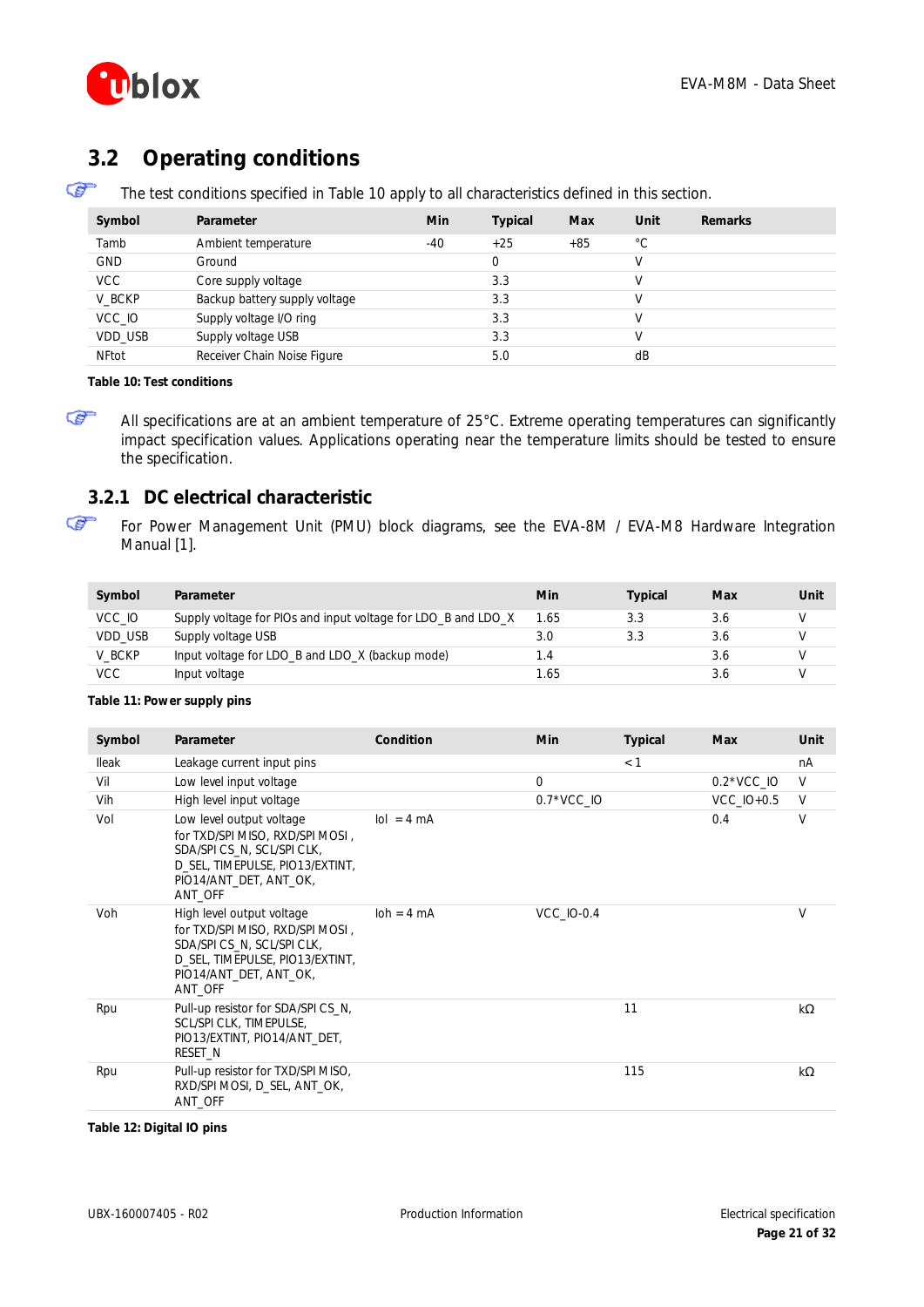

| Symbol | Parameter                           | Condition                                                                              | Min.         | Typ. | Max.           | Unit |
|--------|-------------------------------------|----------------------------------------------------------------------------------------|--------------|------|----------------|------|
| lleak  | Leakage current input pins          |                                                                                        |              |      | ٠              | μA   |
| Vil    | Low level input voltage             | $VDD$ USB $>=$ 3.0 V                                                                   | $\mathbf{0}$ |      | 0.8            | ٧    |
| Vih    | High level input voltage            | $VDD$ USB $>=$ 3.0 V                                                                   | 2.0          |      | <b>VDD USB</b> | V    |
| Vol    | Low level output voltage            | $R_{i} = 1.425$ kW to VDD USB,<br>VDD USB $>= 3.0 V, 27 W$<br>external series resistor |              |      | 0.3            | ٧    |
| Voh    | High level output voltage           | $R = 14.25$ kW to GND,<br>VDD USB $>=$ 3.0. 27 Wexternal<br>series resistor            | 2.8          |      |                | V    |
| Rpui   | Pull-up resistor, Idle State        |                                                                                        | 870          | 900  | 950            | W    |
| Rpuo   | Pull-up resistor, Operational State |                                                                                        | 1400         | 1490 | 1600           | W    |

**Table 13: USB pins**

### <span id="page-21-0"></span>**3.2.2 Baseband parameters**

| Symbol      | Parameter                                     | Condition     | Min. | Typ.  | Max. | Unit |
|-------------|-----------------------------------------------|---------------|------|-------|------|------|
| RTC Fxtal   | RTC crystal resonant frequency                |               |      | 32768 |      | Hz   |
| RTC T start | RTC startup time                              |               | 0.2  | 0.35  | 0.9  | sec  |
| RTC_Amp     | 32768 Hz OSC oscillation<br>amplitude         |               | 50   |       | 350  | mVpp |
| RTC ESR     | 32768 Hz Xtal equivalent series<br>resistance |               |      |       | 100  | kW   |
| RTC CL      | RTC integrated load capacitance               | $ESR = 80$ kW | 4    |       | 12   | рF   |

**Table 14: Baseband parameters**

## <span id="page-21-1"></span>**3.3 Indicative power requirements**

[Table 15](#page-22-1) lists examples of the total system supply current for a possible application.

The values in [Table 15](#page-22-1) are provided for customer information only as an example of typical current requirements. The values are characterized on samples; actual power requirements can vary depending on FW version used, external circuitry, number of SVs tracked, signal strength, type of start as well as time, duration and conditions of test.

#### ☞

☞

 $\overline{a}$ 

| Parameter                            | Symbol                                       | Conditions                                | Typ<br><b>GPS &amp; GLONASS</b> | <b>Typ</b><br>GPS / QZSS /SBAS | Max | <b>Units</b> |
|--------------------------------------|----------------------------------------------|-------------------------------------------|---------------------------------|--------------------------------|-----|--------------|
| Max. supply current <sup>10</sup>    | Iccp                                         |                                           |                                 |                                | 67  | mA           |
|                                      | $\text{Lcc}$ Acquisition <sup>12</sup>       | $VCC$ IO = VCC = 3 V                      | 25                              | 19                             |     | mA           |
| Average supply current <sup>11</sup> | Icc Tracking<br>(Continuous mode)            | $VCC$ IO = VCC = 3 V                      | 22                              | 17                             |     | mA           |
|                                      | Icc Tracking<br>(Power Save mode<br>$/1$ Hz) | $VCC$ IO = VCC = 3 V                      | 5.3                             | 4.7                            |     | mA           |
| Backup battery current <sup>12</sup> | <b>I BCKP</b><br>using the RTC<br>crystal    | HW Backup mode,<br>$VCC$ IO = $VCC$ = 0 V |                                 | 15                             |     | μA           |

<sup>&</sup>lt;sup>10</sup> Use this figure to dimension maximum current capability of power supply. Measurement of this parameter with 1 Hz bandwidth.

 $11$  Simulated constellation of 8 satellites is used. All signals are at -130 dBm. VCC= 3 V

 $12$  Average current from start-up until the first fix.

<sup>&</sup>lt;sup>12</sup> Use this figure to determine required battery capacity.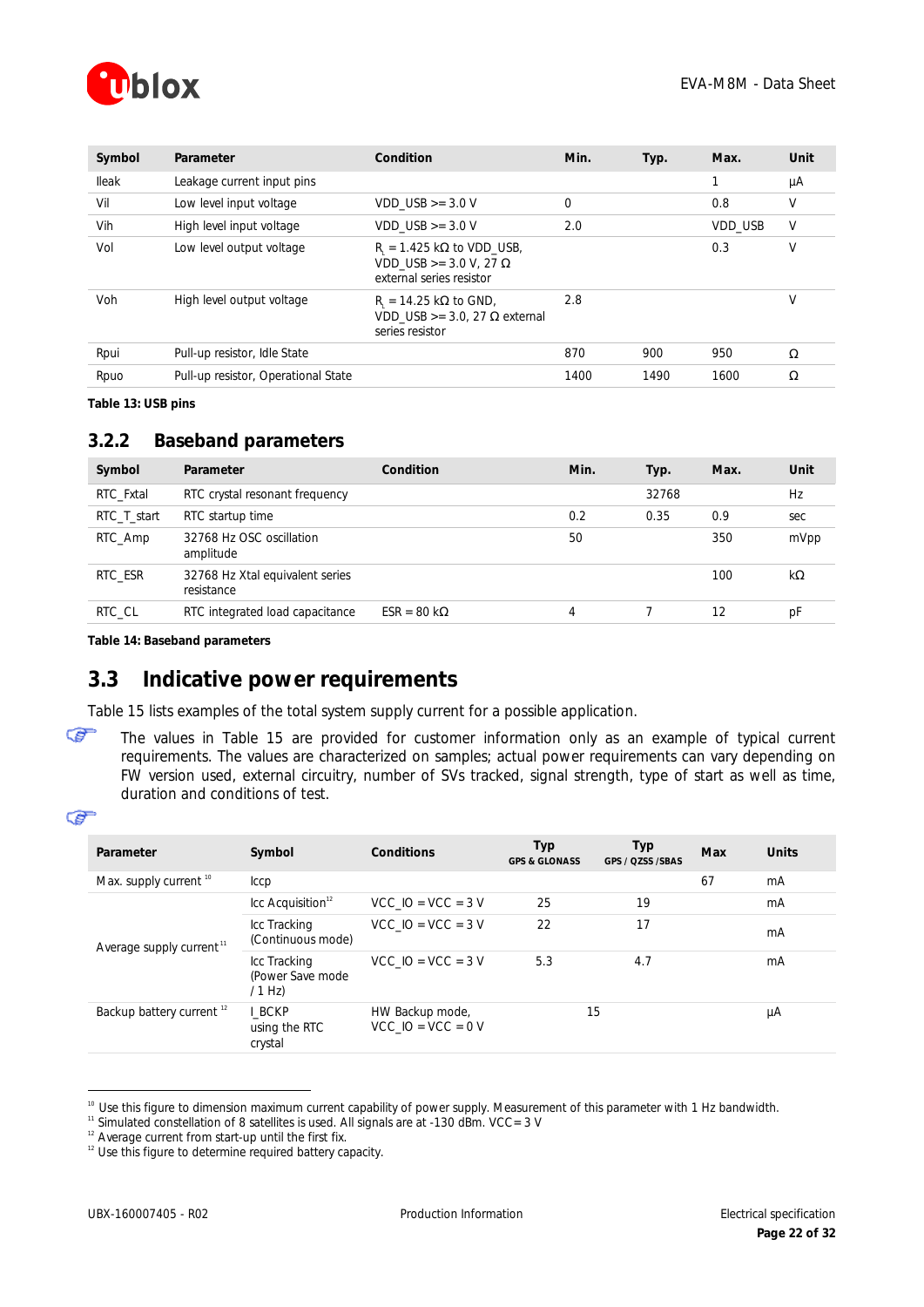

| Parameter         | Symbol                                                             | Conditions                                | Typ<br><b>GPS &amp; GLONASS</b> | <b>Typ</b><br>GPS / QZSS /SBAS | Max | <b>Units</b> |
|-------------------|--------------------------------------------------------------------|-------------------------------------------|---------------------------------|--------------------------------|-----|--------------|
|                   | I BCKP<br>using the 26 MHz<br>XTO in "single<br>crystal" operation | HW Backup mode,<br>$VCC$ IO = VCC = 0 V   | 100                             |                                |     | μA           |
| SW Backup current | SWBCKP<br>using the RTC<br>crystal                                 | SW Backup mode,<br>$VCC$ IO = VCC = 3 V   | 20                              |                                |     | μA           |
|                   | SWBCKP<br>using the 26 MHz<br>XTO in "single<br>crystal" operation | SW Backup mode,<br>$VCC$ IO = $VCC$ = 3 V | 105                             |                                |     | μA           |

<span id="page-22-1"></span>**Table 15: Currents to calculate the indicative power requirements**

For more information about power requirements, see the *EVA-8M / EVA-M8 Hardware Integration Manual* [\[1\].](#page-30-2)

☞ Œ

All values in [Table 15](#page-22-1) are measured at 25°C ambient temperature.

For more information on how to noticeably reduce current consumption, see the *Power Management Application Note* [\[5\].](#page-30-5)

## <span id="page-22-0"></span>**3.4 SPI timing diagrams**

In order to avoid incorrect operation of the SPI, the user needs to comply with certain timing conditions. The following signals need to be considered for timing constraints:

| Symbol          | Description         |
|-----------------|---------------------|
| SPI CS_N (SS_N) | Slave select signal |
| SPI CLK (SCK)   | Slave clock signal  |



**Table 16: Symbol description**

**Figure 3: SPI timing diagram**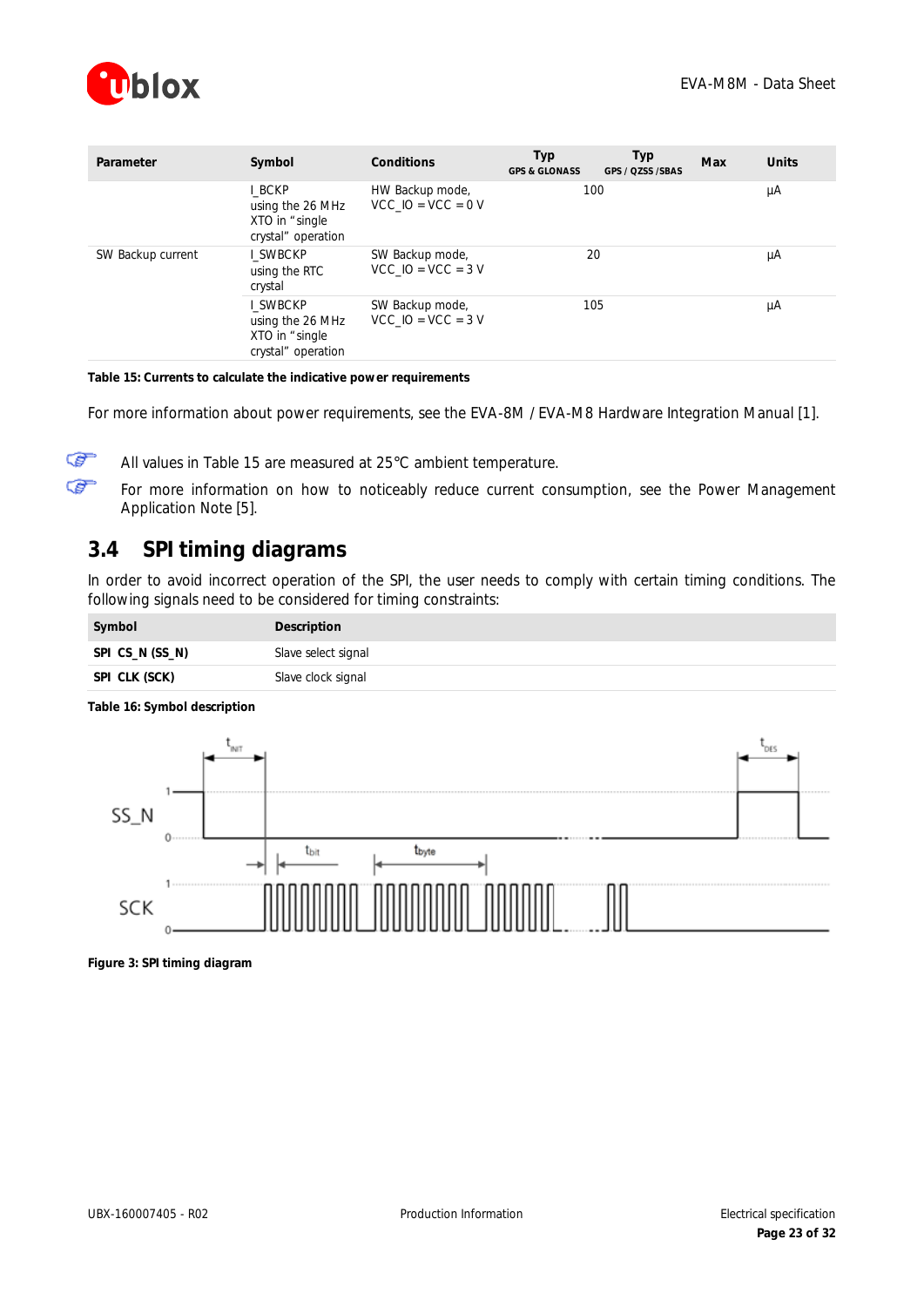

### <span id="page-23-0"></span>**3.4.1 Timing recommendations**

The SPI timing recommendations are given below.

| Parameter        | Description         | <b>Recommendation</b>              |
|------------------|---------------------|------------------------------------|
| <b>LINIT</b>     | Initialization Time | $10 \text{ ms}$                    |
| $L_{DES}$        | Deselect Time       | l ms.                              |
| L <sub>bit</sub> | Minimum bit time    | 180 ns (5.5 MHz max bit frequency) |
| byte             | Minimum byte period | 8 ms (125 kHz max byte frequency)  |

**Table 17: SPI timing recommendations**

☞

The values in the above table result from the requirement of an error-free transmission. By allowing just a few errors and disabling the glitch filter, the bit rate can be increased considerably.

## <span id="page-23-1"></span>**3.5 DCC timing diagrams**

The DDC interface is  $l^2C$  Fast Mode compliant. For timing parameters consult the  $l^2C$  standard.

☞ The maximum bit rate is 400 kb/s. The interface stretches the clock when slowed down when serving interrupts, so real bit rates may be slightly lower.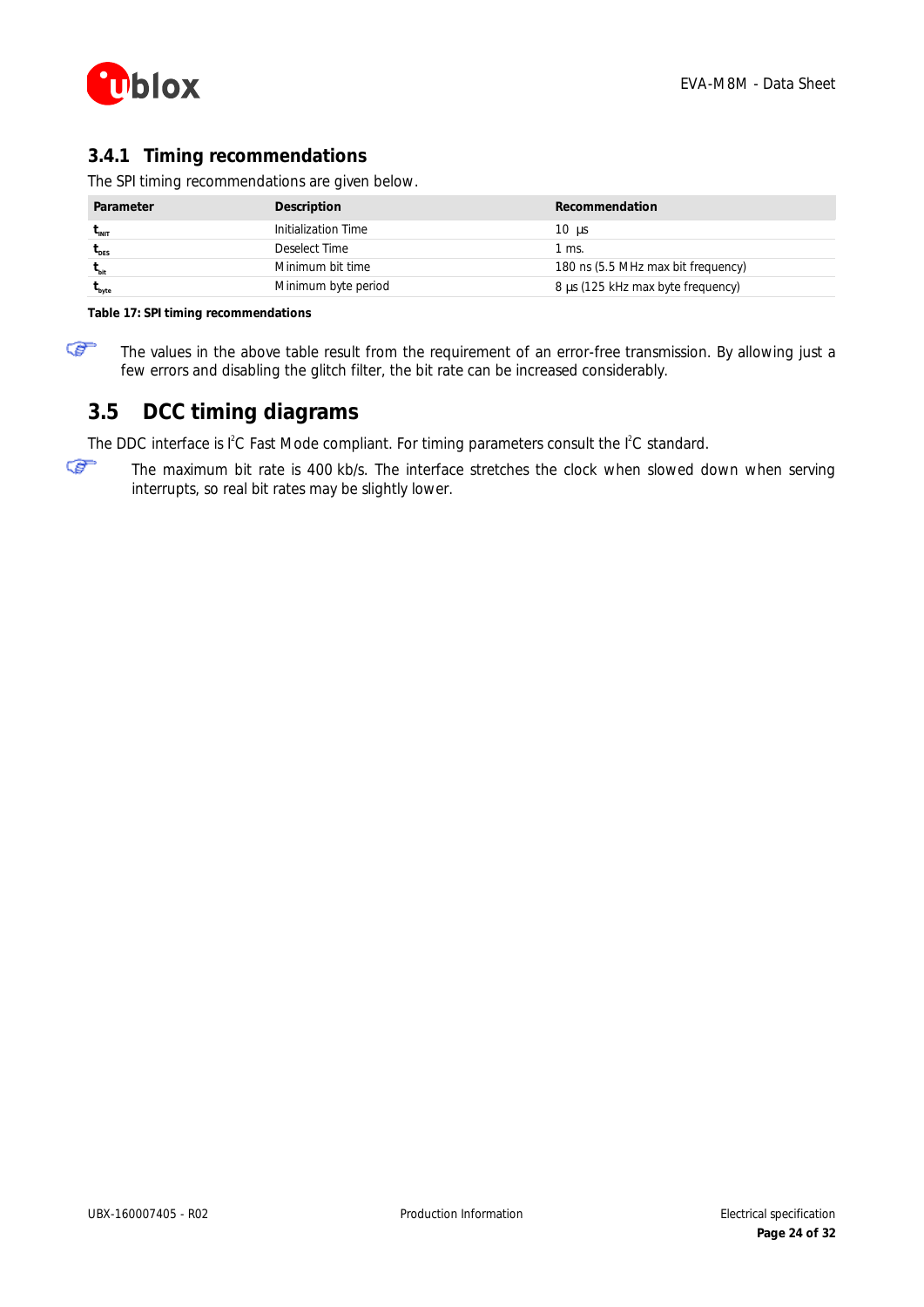



# <span id="page-24-0"></span>**4 Mechanical specification**

**Figure 4: Mechanical drawing for EVA-M8M (LGA43)**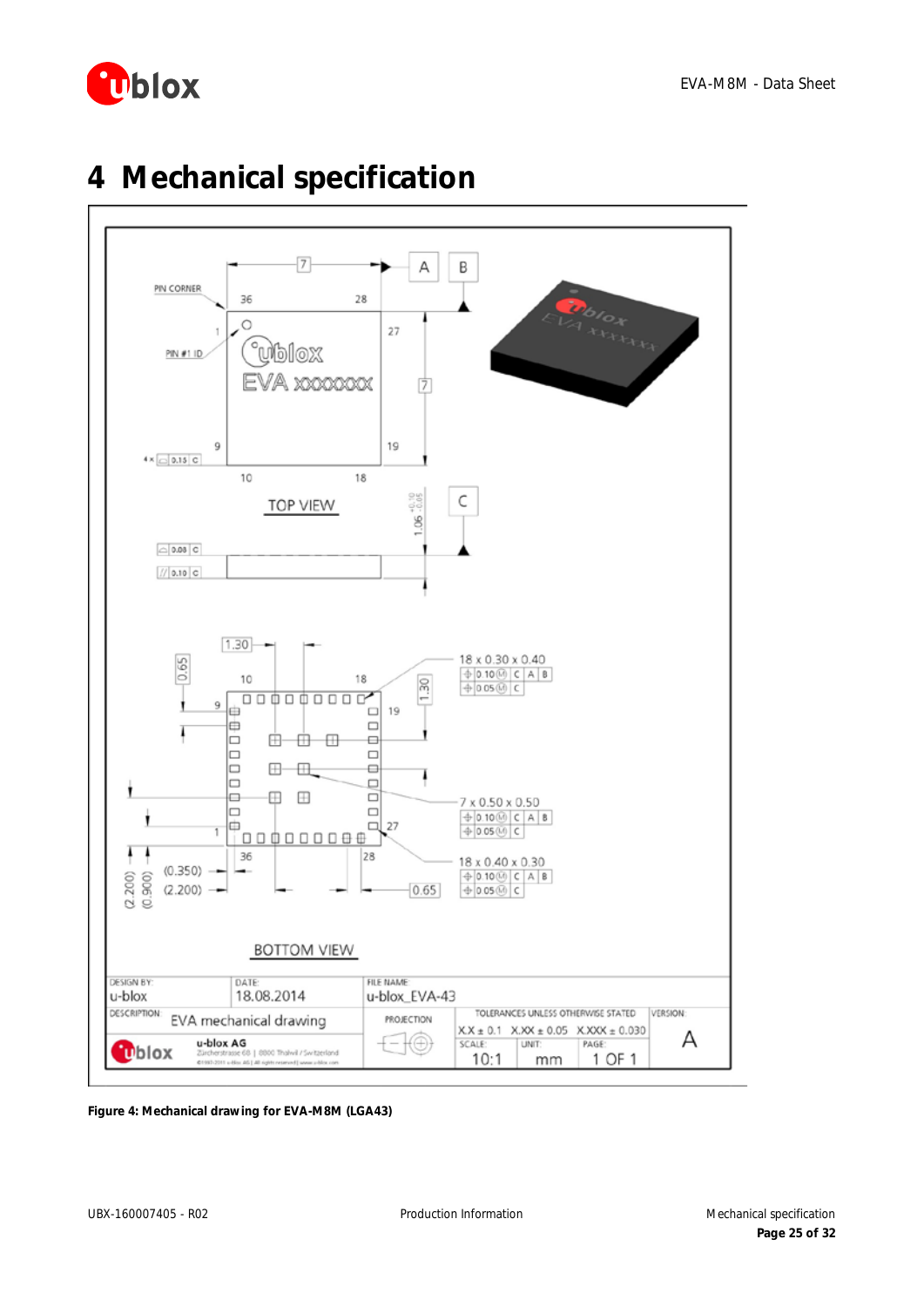

# <span id="page-25-0"></span>**5 Reliability tests and approvals**

## <span id="page-25-1"></span>**5.1 Reliability tests**

Qualification requirements according JEDEC standards JESD47 "*Stress-Test-Driven Qualification of Integrated Circuits*".

## <span id="page-25-2"></span>**5.2 Approvals**



Products marked with this lead-free symbol on the product label comply with the "Directive 2002/95/EC and Directive 2011/65/EU of the European Parliament and the Council on the Restriction of Use of certain Hazardous Substances in Electrical and Electronic Equipment" (RoHS).

EVA-M8M modules are RoHS compliant and green (no halogens).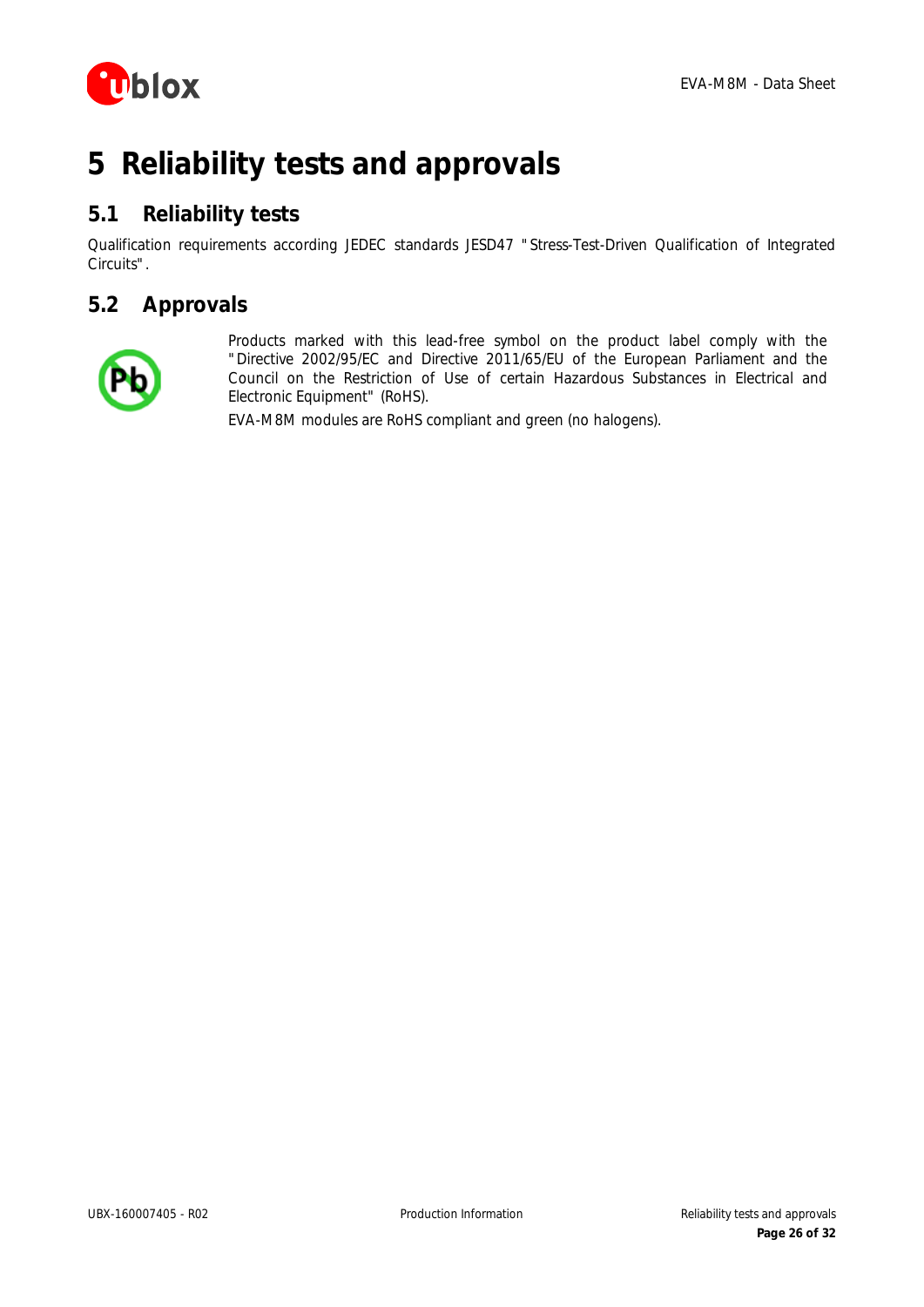

# <span id="page-26-0"></span>**6 Product handling**

## <span id="page-26-1"></span>**6.1 Packaging**

EVA-M8M series modules are delivered as hermetically sealed, reeled tapes in order to enable efficient production, production lot set-up and tear-down. For more information about packaging, see the *u-blox Package Information Guide* [\[3\].](#page-30-6)

### <span id="page-26-2"></span>**6.1.1 Reels**

EVA-M8M series modules are deliverable in quantities of 500 pcs on a reel. The EVA-M8M modules are shipped on Reel Type D, as described in the *u-blox Package Information Guide* [\[3\].](#page-30-6)

### <span id="page-26-3"></span>**6.1.2 Tapes**

[Figure 5](#page-26-4) shows the feed direction and the orientation of the EVA-M8M positioning modules on the tape. The positioning modules are placed such that the pin 1 is at the upper right for the LGA43. The dimensions of the tapes are specified in [Figure 6.](#page-26-5)



**Feed Direction** 

<span id="page-26-4"></span>



<span id="page-26-5"></span>**Figure 6: EVA-M8M tape dimensions**

#### same position.

1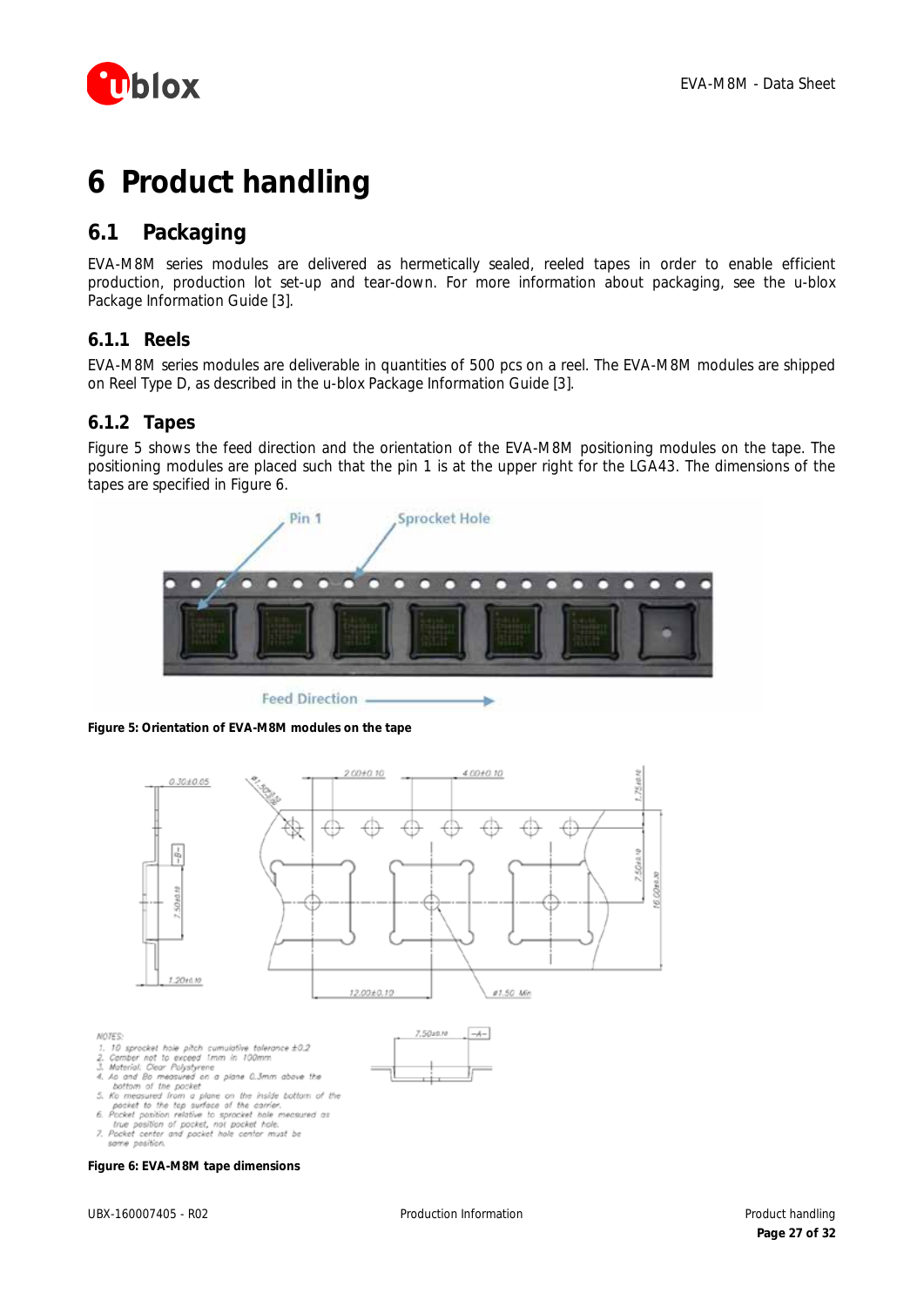

## <span id="page-27-0"></span>**6.2 Moisture Sensitivity Levels**

The Moisture Sensitivity Level (MSL) relates to the packaging and handling precautions required. EVA-M8M modules are rated at MSL level 3.

Œ For MSL standard see IPC/JEDEC J-STD-020, which can be downloaded from [www.jedec.org.](http://www.jedec.org/)

Œ For more information regarding MSL see the *u-blox Package Information Guide* [\[3\].](#page-30-6)

## <span id="page-27-1"></span>**6.3 ESD handling precautions**

#### ∧ **EVA-M8M positioning modules contain highly sensitive electronic circuitry and are Electrostatic Sensitive Devices (ESD). Observe precautions for handling! Failure to observe these precautions can result in severe damage to the GNSS receiver!**

GNSS receivers are Electrostatic Sensitive Devices (ESD) and require special precautions when handling. Particular care must be exercised when handling patch antennas, due to the risk of electrostatic charges. In addition to standard ESD safety practices, the following measures should be taken into account whenever handling the receiver:

- Unless there is a galvanic coupling between the local GND (i.e. the work table) and the PCB GND, the first point of contact when handling the PCB must always be between the local GND and PCB GND.
- Before mounting an antenna patch, connect ground of the device
- When handling the RF pin, do not come into contact with any charged capacitors and be careful when contacting materials that can develop charges (e.g. patch antenna ~10pF, coax cable ~50-80 pF/m, soldering iron, …)
- To prevent electrostatic discharge through the RF input, do not touch any exposed antenna area. If there is any risk that such exposed antenna area is touched in non ESD protected work area, implement proper ESD protection measures in the design.
- When soldering RF connectors and patch antennas to the receiver's RF pin, make sure to use an ESD safe soldering iron (tip).





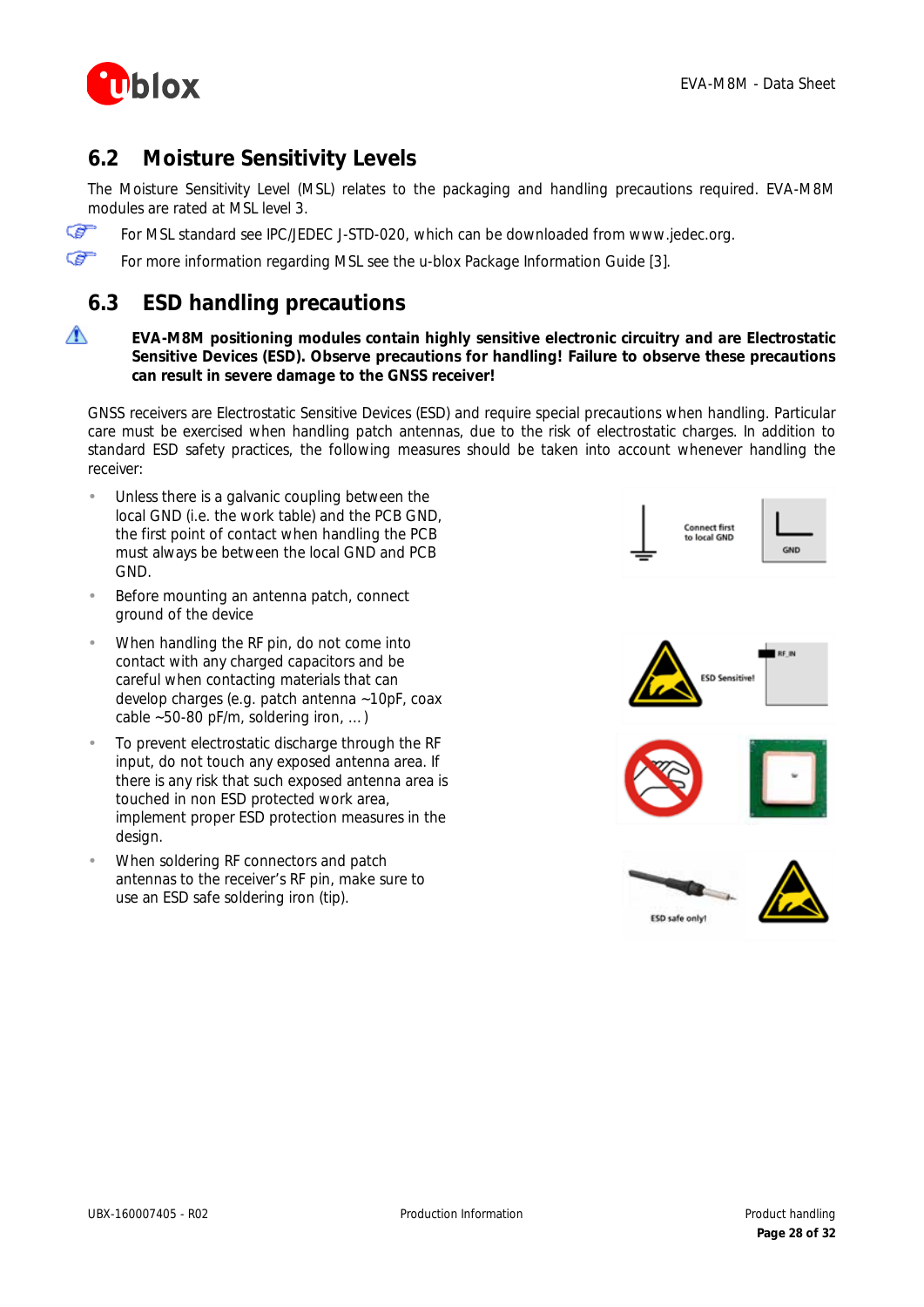

# <span id="page-28-0"></span>**7 Default messages**

| Interface                      | <b>Settings</b>                                                                                                                                                                                                                                                                                                       |
|--------------------------------|-----------------------------------------------------------------------------------------------------------------------------------------------------------------------------------------------------------------------------------------------------------------------------------------------------------------------|
| <b>UART Output</b>             | 9600 Baud, 8 bits, no parity bit, 1 stop bit<br>Configured to transmit both NMEA and UBX protocols, but only the following NMEA (no UBX) messages<br>have been activated at start-up:<br>GGA, GLL, GSA, GSV, RMC, VTG, TXT                                                                                            |
| USB Output                     | Configured to transmit both NMEA and UBX protocols, but only the following NMEA (no UBX) messages<br>have been activated at start-up:<br>GGA, GLL, GSA, GSV, RMC, VTG, TXT<br>USB Power Mode: Bus Powered                                                                                                             |
| UART Input                     | 9600 Baud, 8 bits, no parity bit, 1 stop bit, Autobauding disabled<br>Automatically accepts following protocols without need of explicit configuration:<br>UBX, NMEA, RTCM<br>The GNSS receiver supports interleaved UBX and NMEA messages.                                                                           |
| USB Input                      | Automatically accepts following protocols without need of explicit configuration:<br>UBX, NMEA, RTCM<br>The GNSS receiver supports interleaved UBX and NMEA messages.<br>USB Power Mode: Bus Powered                                                                                                                  |
| <b>DDC</b>                     | Fully compatible with the I <sub>2</sub> C industry standard, available for communication with an external host CPU or<br>u-blox cellular modules, operated in slave mode only. Default messages activated.<br>NMEA and UBX are enabled as input messages, only NMEA as output messages.<br>Maximum bit rate 400 kb/s |
| <b>SPI</b>                     | Allow communication to a host CPU, operated in slave mode only. Default messages activated. SPI is not<br>available in the default configuration                                                                                                                                                                      |
| <b>TIMEPULSE</b><br>(1 Hz Nav) | 1 pulse per second, synchronized at rising edge, pulse length 100 ms                                                                                                                                                                                                                                                  |

#### **Table 18: Default messages**

☞

Please refer to the *u-blox 8 / u-blox M8 Receiver Description Including Protocol Specification* [\[2\]](#page-30-4) for information about further settings.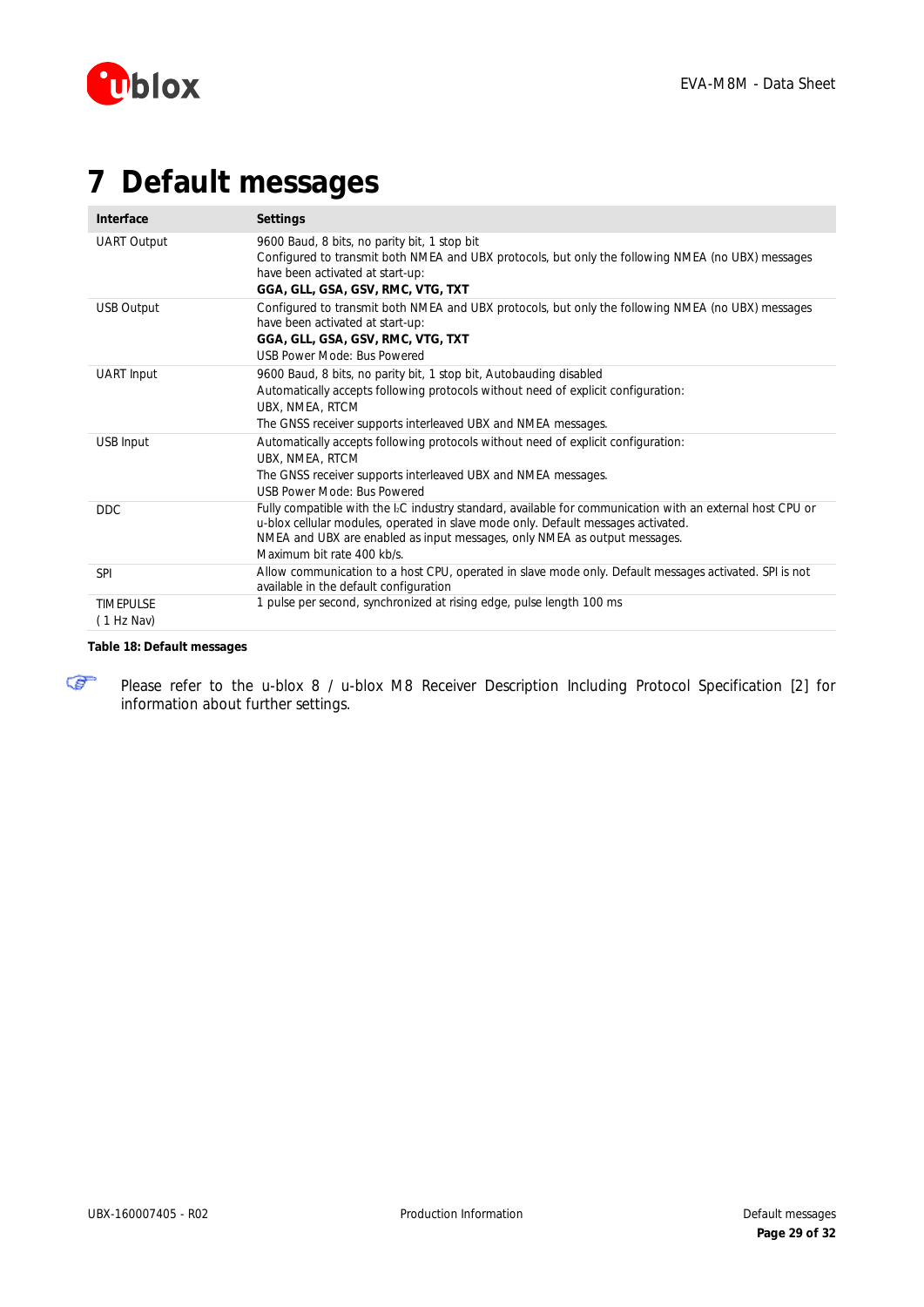

# <span id="page-29-0"></span>**8 Labeling and ordering information**

## <span id="page-29-1"></span>**8.1 Product labeling**

The labeling of u-blox EVA form factor GNSS modules includes important product information. The location of the EVA-M8M product type number is shown in **[Figure 7](#page-29-4)**.

|  | Pin 1 Marking                                                                                                                                                                                                                                                                    |
|--|----------------------------------------------------------------------------------------------------------------------------------------------------------------------------------------------------------------------------------------------------------------------------------|
|  | U-BLOX<br><b>EVAM8Mx10</b> = Product identification<br>EVAM8M010 stands for product type number: EVA-M8M-0-10<br>EVAM8M110 stands for product type number: EVA-M8M-1-10<br>$=$ Revision<br>T-Rff00SS<br>$=$ Lot number<br>,,,,,,,,<br><b>YYWWZZX</b><br>$=$ Production date code |

<span id="page-29-4"></span>**Figure 7: Description of EVA-M8M product label**

## <span id="page-29-2"></span>**8.2 Explanation of product codes**

Three different product code formats are used. The **Product Name** is used in documentation such as this data sheet and identifies all u-blox M8 products, independent of packaging and quality grade. The **Ordering Code** includes packaging and quality, while the **Type Number** includes the hardware and firmware versions. [Table 19](#page-29-5) below details these three different formats:

| Format              | <b>Structure</b> |
|---------------------|------------------|
| <b>Product Name</b> | PPP-TGV-N        |
| Ordering Code       | PPP-TGV-N        |
| <b>Type Number</b>  | PPP-TGV-N-XX     |

#### <span id="page-29-5"></span>**Table 19: Product code formats**

| Code | Meaning                 | Example                                                                                             |
|------|-------------------------|-----------------------------------------------------------------------------------------------------|
| PPP  | Product Family          | <b>FVA</b>                                                                                          |
| TG   | Technology & Generation | $M8 = u$ -blox M8                                                                                   |
| V    | Variant                 | Function set (A-Z)                                                                                  |
| Ν    | Option/ Quality Grade   | Describes standardized functional element or quality grade<br>$0 =$ Default variant, A = Automotive |
| XX   | <b>Product Detail</b>   | Describes product details or options such as hardware and software revision, cable length, etc.     |

The parts of the product code are explained in [Table 20.](#page-29-6)

<span id="page-29-6"></span>**Table 20: Part identification code**

## <span id="page-29-3"></span>**8.3 Ordering codes**

| Ordering No. | Product                                                                                           |
|--------------|---------------------------------------------------------------------------------------------------|
| FVA-M8M-0    | u-blox M8 GNSS LGA Module, crystal, ROM, green, 7.0x7.0 mm, 500 pcs/reel (Default: GPS + GLONASS) |
| FVA-M8M-1    | u-blox M8 GNSS LGA Module, crystal, ROM, green, 7.0x7.0 mm, 500 pcs/reel (Default: GPS + BeiDou)  |

#### **Table 21: Product ordering codes for professional grade positioning modules**

☞ Product changes affecting form, fit or function are documented by u-blox. For a list of Product Change Notifications (PCNs) see our website.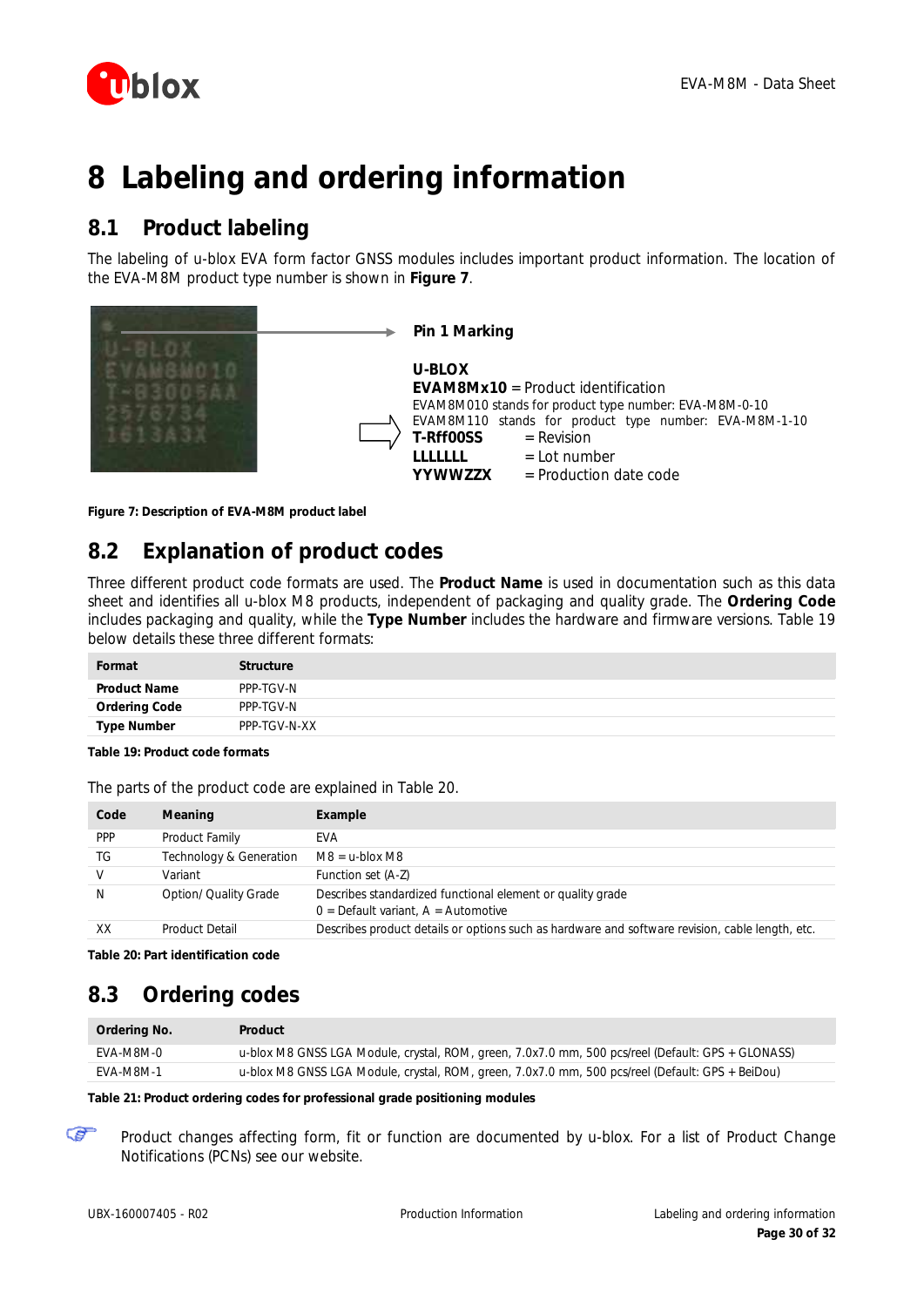

# <span id="page-30-0"></span>**Related documents**

- <span id="page-30-2"></span>[1] EVA-8M / EVA-M8 Hardware Integration Manual, Docu. No. UBX-16010593
- <span id="page-30-4"></span>[2] u-blox 8 / u-blox M8 Receiver Description Including Protocol Specification (Public version), Docu. No. UBX-13003221
- <span id="page-30-6"></span>[3] u-blox Package Information Guide, Docu. No. UBX-14001652
- <span id="page-30-3"></span>[4] RTCM 10402.3 Recommended Standards for Differential GNSS, Ver. 2.3, RTCM AUG. 20, 2001
- <span id="page-30-5"></span>[5] Power Management Application Note, Docu. No. UBX-13005162
- [6] Radio Resource LCS Protocol (RRLP), (3GPP TS 44.031 version 11.0.0 Release 11)

☞ For regular updates to u-blox documentation and to receive product change notifications please register on our homepage.

# <span id="page-30-1"></span>**Revision history**

| <b>Revision</b> | Date        | <b>Name</b> | Status / Comments             |
|-----------------|-------------|-------------|-------------------------------|
| R <sub>01</sub> | 09-Jun-2016 | njaf        | Advance Information status    |
| <b>RO2</b>      | 21-Jul-2016 | iulu        | Production Information status |